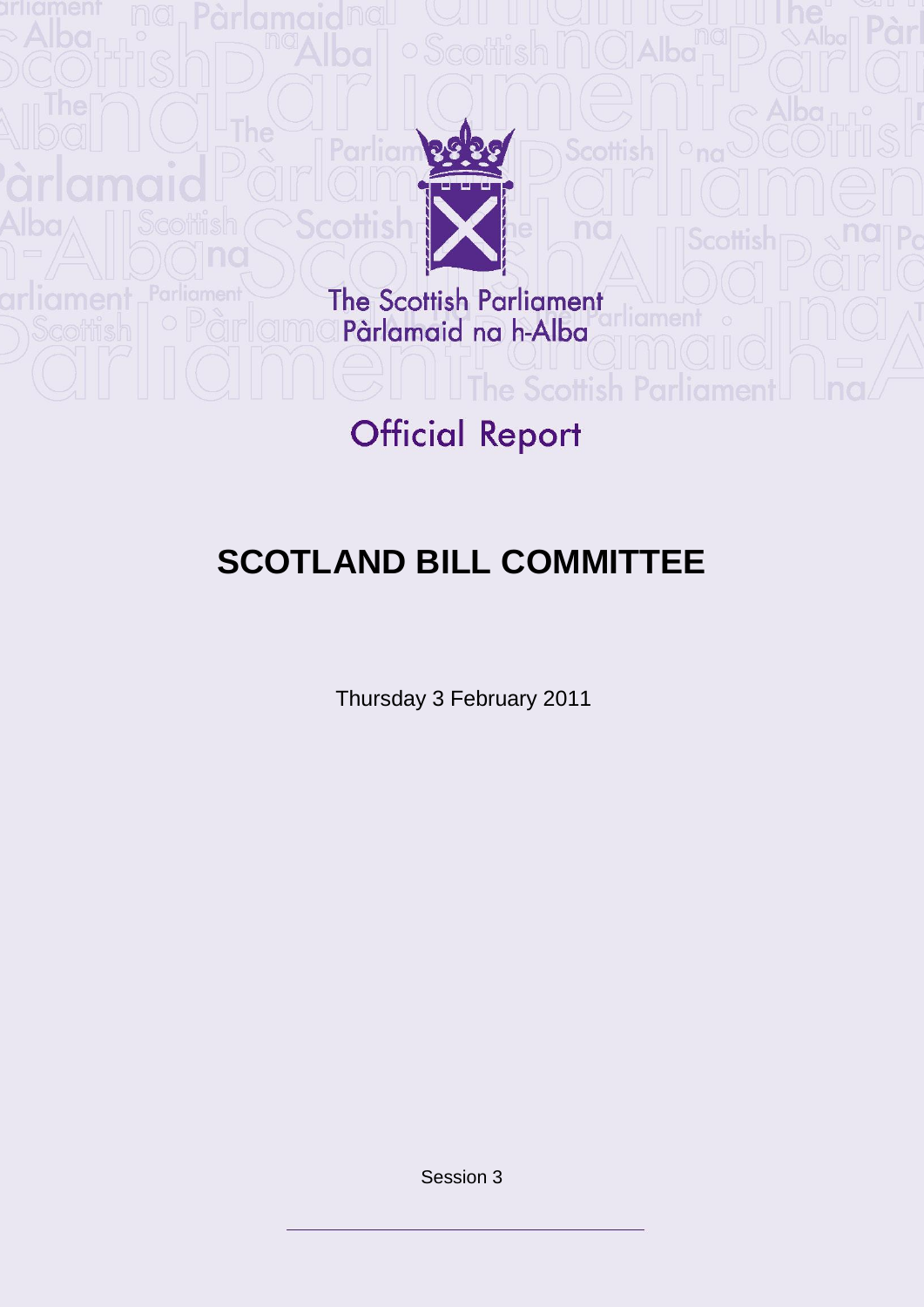Parliamentary copyright. Scottish Parliamentary Corporate Body 2011

Applications for reproduction should be made in writing to the Information Policy Team, Office of the Queen's Printer for Scotland, Admail ADM4058, Edinburgh, EH1 1NG, or by email to: [licensing@oqps.gov.uk.](mailto:licensing@oqps.gov.uk)

OQPS administers the copyright on behalf of the Scottish Parliamentary Corporate Body.

Printed and published in Scotland on behalf of the Scottish Parliamentary Corporate Body by RR Donnelley.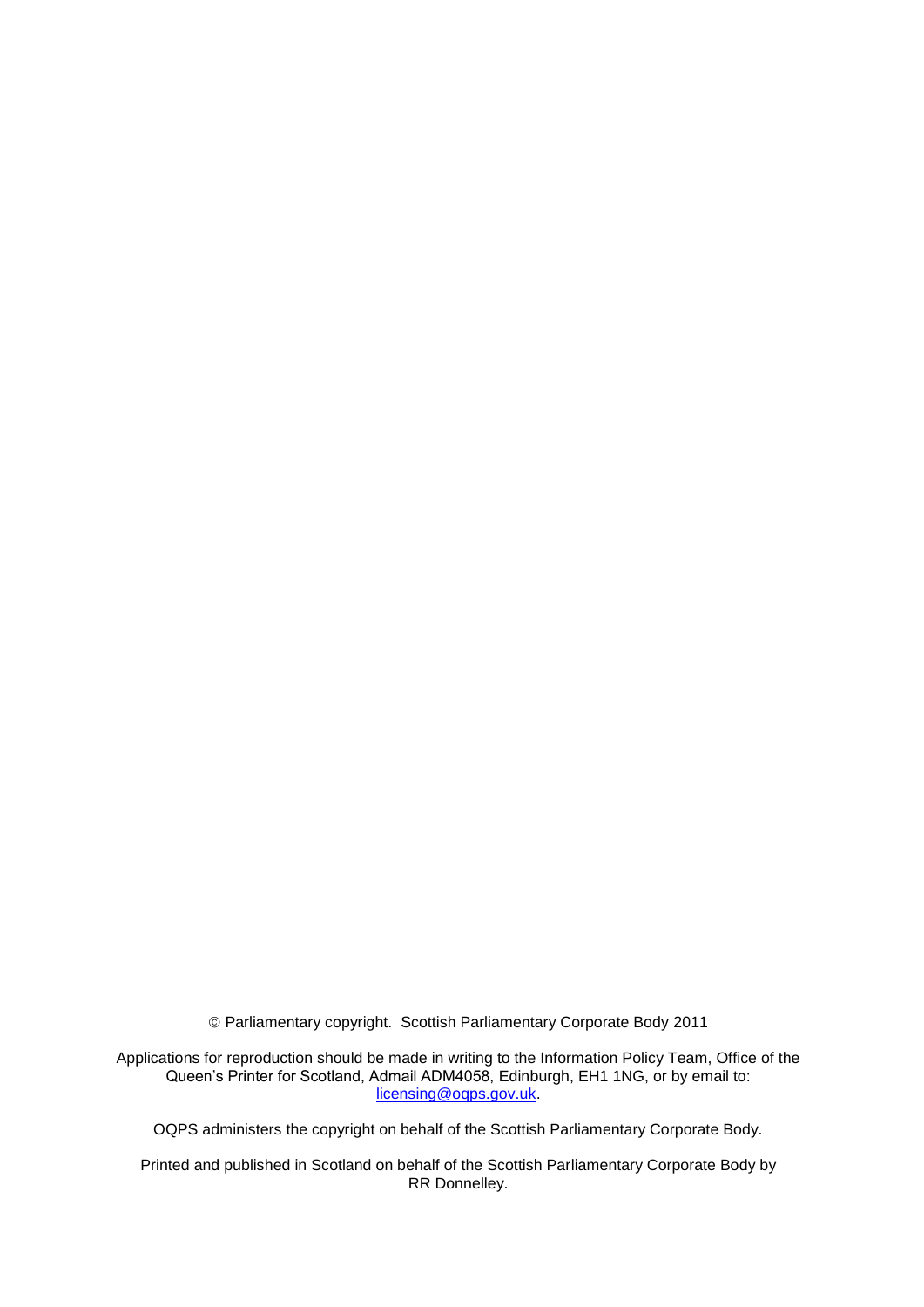## **Thursday 3 February 2011**

## **CONTENTS**

**Col.**

**SCOTLAND BILL**............................................................................................................................................. 377

#### **SCOTLAND BILL COMMITTEE 5 th Meeting 2011, Session 3**

#### **CONVENER**

\*Ms Wendy Alexander (Paisley North) (Lab)

#### **DEPUTY CONVENER**

\*Brian Adam (Aberdeen North) (SNP)

#### **COMMITTEE MEMBERS**

\*Robert Brown (Glasgow) (LD) \*Tricia Marwick (Central Fife) (SNP) \*David McLetchie (Edinburgh Pentlands) (Con) \*Peter Peacock (Highlands and Islands) (Lab)

**COMMITTEE SUBSTITUTES**

Michael Matheson (Falkirk West) (SNP)

\*attended

#### **THE FOLLOWING GAVE EVIDENCE:**

Roger Bright (Crown Estate) Mr David Gauke MP (Exchequer Secretary to the Treasury) Robin Haynes (Scotland Office) Tom Mallows (Crown Estate) Michael Moore MP (Secretary of State for Scotland) David Mundell MP (Parliamentary Under-Secretary of State for Scotland) Lord Wallace of Tankerness (Advocate General for Scotland)

#### **CLERK TO THE COMMITTEE**

Stephen Imrie

**LOCATION** Committee Room 6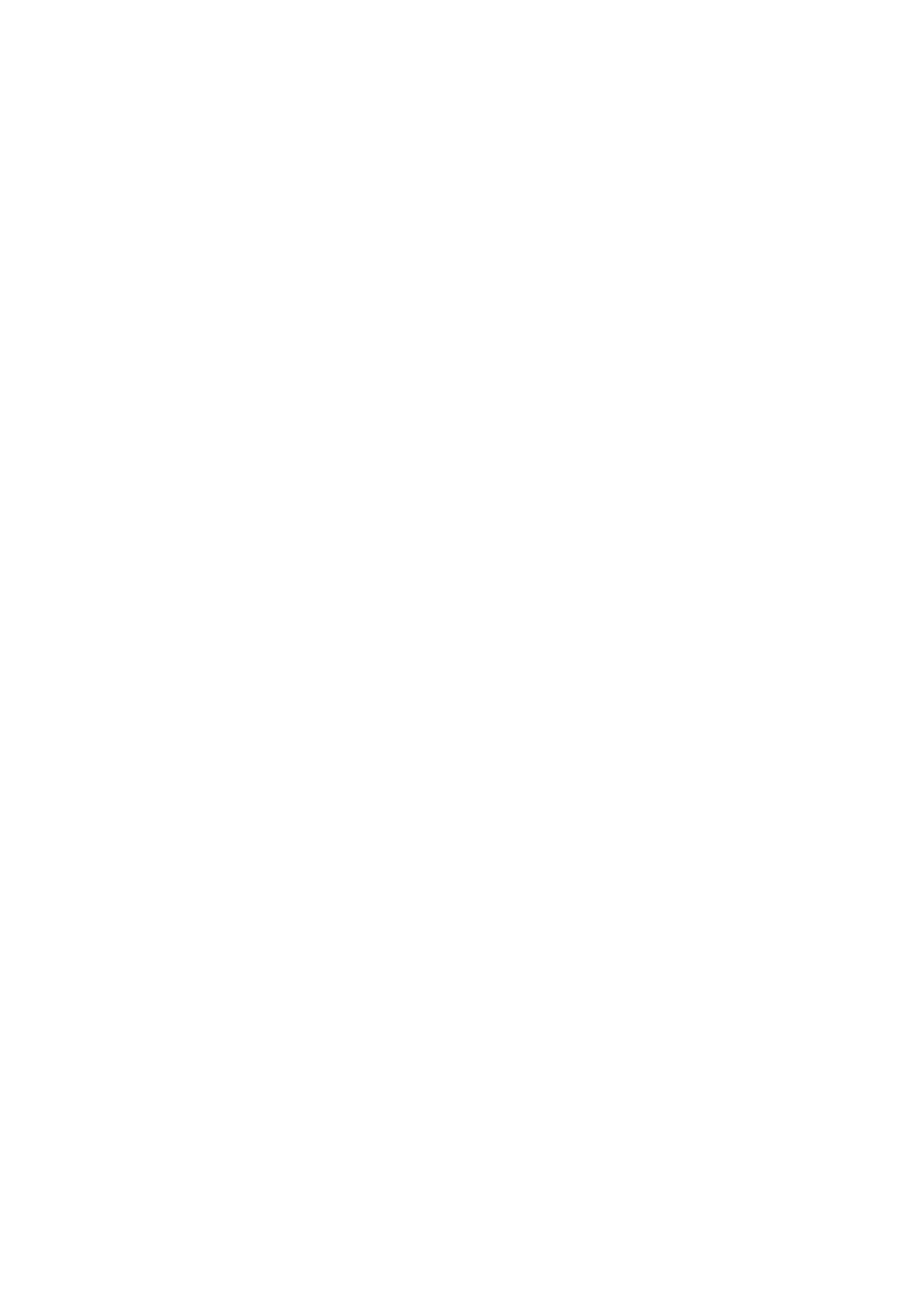### **Scotland Bill Committee**

*Thursday 3 February 2011*

[The Convener *opened the meeting at 12:45*]

### **Scotland Bill**

**The Convener (Ms Wendy Alexander):** Good afternoon and welcome to the fifth meeting of the Scotland Bill Committee in 2011. It is our second meeting—probably our fourth, if we include informal meetings—this week. Before we start, I suggest that people turn off BlackBerrys, pagers and any other devices they have with them.

I welcome to the committee the Secretary of State for Scotland, the Parliamentary Under-Secretary of State for Scotland and the Advocate General for Scotland. We are waiting on the Exchequer secretary to the Treasury, who will join us very shortly. I am also delighted to welcome the chief executive of the Crown Estate and his colleague.

We have a huge amount of evidence to get through today, and, as members will know, standing orders require us to finish by 2.15 pm. In light of that, we have agreed that we will start with financial matters and let the discussion run for about 45 minutes or so. We will then move on to non-financial matters, followed by the Crown Estate, with legal issues at the end. I invite members to be brief and precise with their questions, and members of the panel to be similarly so with their answers.

Without further ado, I invite the Secretary of State for Scotland to make short opening remarks.

**Michael Moore MP (Secretary of State for Scotland):** In the spirit in which you have asked us to appear before the committee, we will observe your request to be brief. I am grateful for the opportunity to appear before the committee again, and I particularly thank you and your colleagues for making the additional effort to suit our timetable; I appreciate that this is not your normal meeting time.

**The Convener:** Thank you. We will move straight to questions, beginning with some of the bigger financial issues that have been raised with us. The Scottish Government's main criticism of the Scotland Bill is that it does not provide economic levers for Holyrood. Should it not do so?

**Michael Moore:** We have a very different view of the way in which the devolution settlement should be taken forward. The Scottish Government—the Scottish National Party—clearly

has a very different view of Scotland's role, either as independent from the rest of the United Kingdom, or under fiscal autonomy within the UK. It will not be a surprise to you or your committee colleagues that we continue to respect that difference, but hold firmly to it.

As far as the economic powers in the bill are concerned, we believe that the enhanced financial accountability that is at the heart of the proposed legislation will give significant new economic opportunities to the Scottish Parliament. That is not least because the requirements of financial accountability and the closer dialogue that will be needed with the people of Scotland, and with businesses and other interests throughout Scotland, in setting the tax rates will—I expect lead to a much better debate on the purposes of those taxes and the levels at which they should be set.

Fundamentally, there will be for the first time a much closer link between tax raising and the spending of the taxes that have been raised. Closer scrutiny of that spending will, I think, help Scotland's economic opportunities.

Aside from the tax powers, of course, there is the major new power for capital borrowing, which—if it is used appropriately—could be a significant boost to Scotland's economic position.

**The Convener:** A number of the witnesses who have appeared before the committee suggested that it would be better for the Scottish Parliament, instead of levying a single rate of income tax, to be able to levy a greater share of the higher rates. Will the UK Government change the bill to allow that? If not, why not?

**Michael Moore:** As you will recall, we touched on that the first time that we debated the bill in this committee. Since then, we have had our own second reading of the bill—this time last week—in the House of Commons.

The fundamentals of what we seek to achieve involve providing for greater financial accountability while maintaining the integrity of the United Kingdom tax system and the distributional aspects within it. We believe that the structure that we have put in place, which follows the arguments and the logic of Calman, achieves that. Those principles are, for us, the most important ones.

**The Convener:** A number of witnesses who have appeared before us have suggested that those who pay additional top-rate tax are by definition the most mobile in our society, and that if the Scottish Parliament is not able to apply different rates to different bands, we may inhibit the use of new powers. The question is one of principle: will the UK Government change the bill to allow the Scottish Parliament the right to change the bands differentially? We might move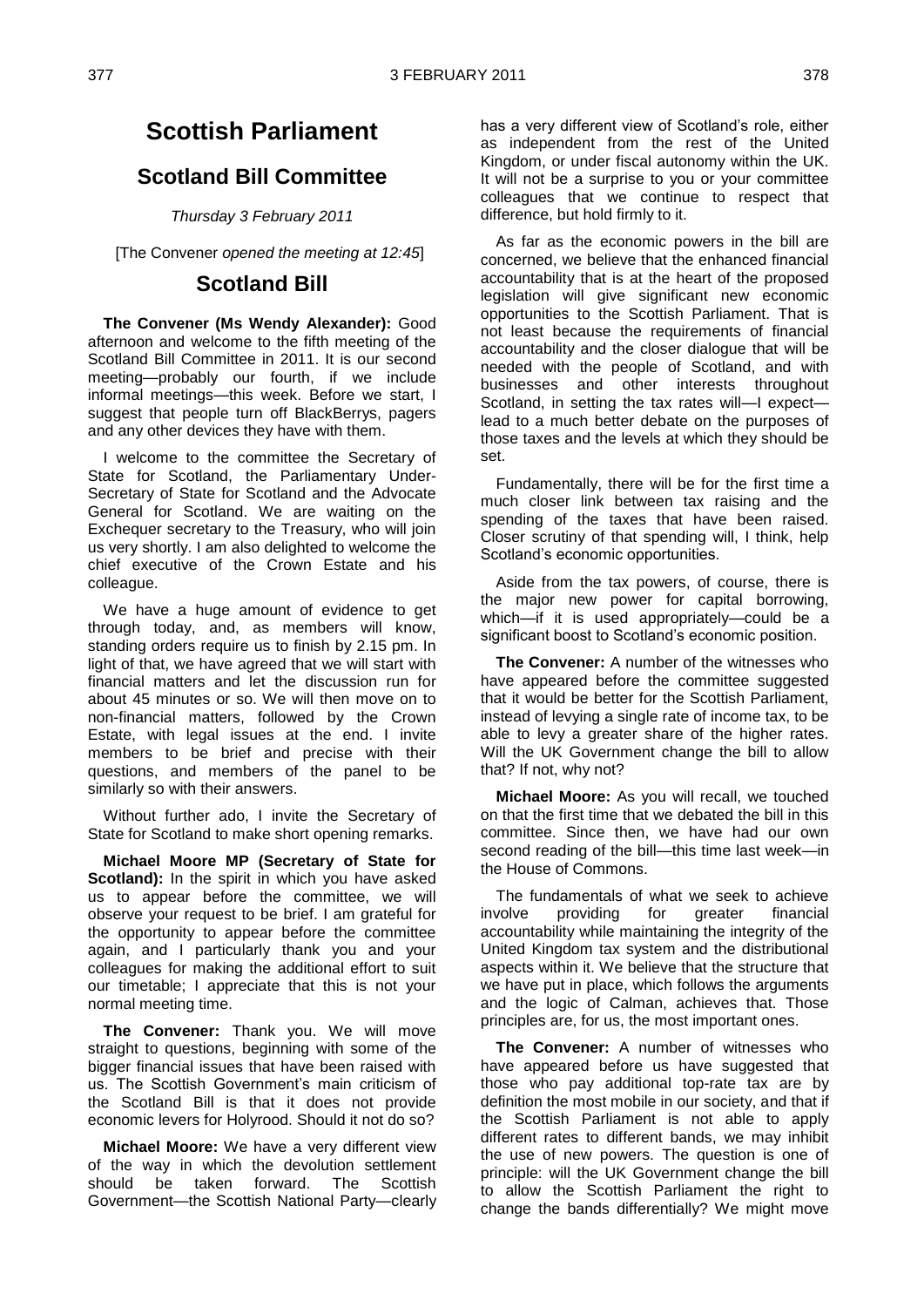slightly higher on the basic rate, while not wishing to go higher on the top-rate tax because of the mobility of those individuals.

**Michael Moore:** It is not our intention to do that.

**The Convener:** Why?

**Michael Moore:** For the reasons that I have set out. We intend to maintain the integrity of the United Kingdom tax system and the distributional impact of that in terms of setting out what happens at the different tax levels. We are keeping the power to change the tax bands and the basic tax rates for the United Kingdom Government, as we believe that that is important.

I appreciate that, under different models, people may wish to argue for different approaches, but we believe that that is the best balance.

**The Convener:** The Holtham commission makes exactly the suggestions that I have mentioned. What sort of hearing do you envisage that they will have from the UK Government?

**Michael Moore:** Those are under active consideration by colleagues in the Treasury, and my colleagues in the Wales Office and others will look at what we take forward in Wales once the referendum is past. I do not wish to pre-empt that discussion, nor what is being discussed in Northern Ireland.

**Tricia Marwick (Central Fife) (SNP):** You said that the provisions in the bill will enhance financial accountability. The UK command paper that accompanies the bill suggests that the Scottish Government will be responsible for raising 35 per cent of what it spends. We have heard evidence from Reform Scotland that in fact the figure will be only 26 per cent. Can you outline how you arrived at the figure of 35 per cent?

**Michael Moore:** I believe that we submitted papers on that previously, but I will hand over to Robin Haynes, who is the senior economist in the Scotland Office; I am sure that he can give you the detail.

**Robin Haynes (Scotland Office):** The 35 per cent figure is a repetition of one that appears in the Calman commission's final report. In very rough terms, we can say that the current budget of the Scottish Parliament—the budget that is available for the provision of public services—is something like £23 billion or £24 billion, looking to the spending review.

The local taxation figure, if I remember rightly from the most recent edition of "Government Expenditure and Revenue in Scotland", is about £3.6 billion. Both the UK Treasury and the Calman commission estimated that receipts from a Scottish income tax set at 10p would equate to, in round figures, about £4.5 billion; the estimate for

the two other taxes to be devolved is, again in round terms, about £0.5 billion. If you add up those tax receipts—£1.8 billion, £4.5 billion and £0.5 billion—and divide that by the Scottish Government's current budget, which is what the Calman commission did, you come up with something like 35 per cent. Of course, that would change if the tax rate was different.

**Tricia Marwick:** Page 105 of the Calman commission's report certainly uses the figure of 35 per cent, but you will be well aware that the bill as presented to us excludes two of the taxes that made up that figure. So, the real figure is nowhere near 35 per cent. What exactly is the figure, when you exclude two of the taxes that Calman recommended should be devolved?

**Robin Haynes:** From what I recollect—I will not slow the committee down by trying to look up the reference myself—the taxes that will not be devolved immediately are relatively low yielding.

**Michael Moore:** But they will still be devolved. I repeat a point that has been made previously. The aggregates levy is not being devolved at the present time because of a court case. As soon as that is resolved and we have certainty, we will look to devolve it. As far as air passenger duty is concerned, you will be aware that the UK Government is reviewing that whole policy area. As the command paper indicates, we intend to devolve air passenger duty, as appropriate, once the review is complete.

**Tricia Marwick:** But the bill that we are looking at does not include those taxes. It also does not include another Calman recommendation, on the raising of interest on savings. All those figures together probably add up to 35 per cent. Do you not agree that Reform Scotland has got it about right and that the figure is actually 26 per cent, which is nowhere near 35 per cent?

**Michael Moore:** You will not be surprised to hear me say that we do not accept Reform Scotland's figures. Robin Haynes has set out most of the detail around that.

**Brian Adam (Aberdeen North) (SNP):** Going back to first principles and following on from what the convener said, are economic growth and job creation objectives of the bill?

**Michael Moore:** All Government policy and all structures that we put in place should look to improve economic growth. Certainly, I do not know many politicians who would look to contrive something that did the opposite. However, the bill's primary function is to increase the accountability of this Parliament and get it closer to the people of Scotland. The Parliament represents them well, but it can do better. As I set out in my first response to the convener, I believe that there will be some very useful consequences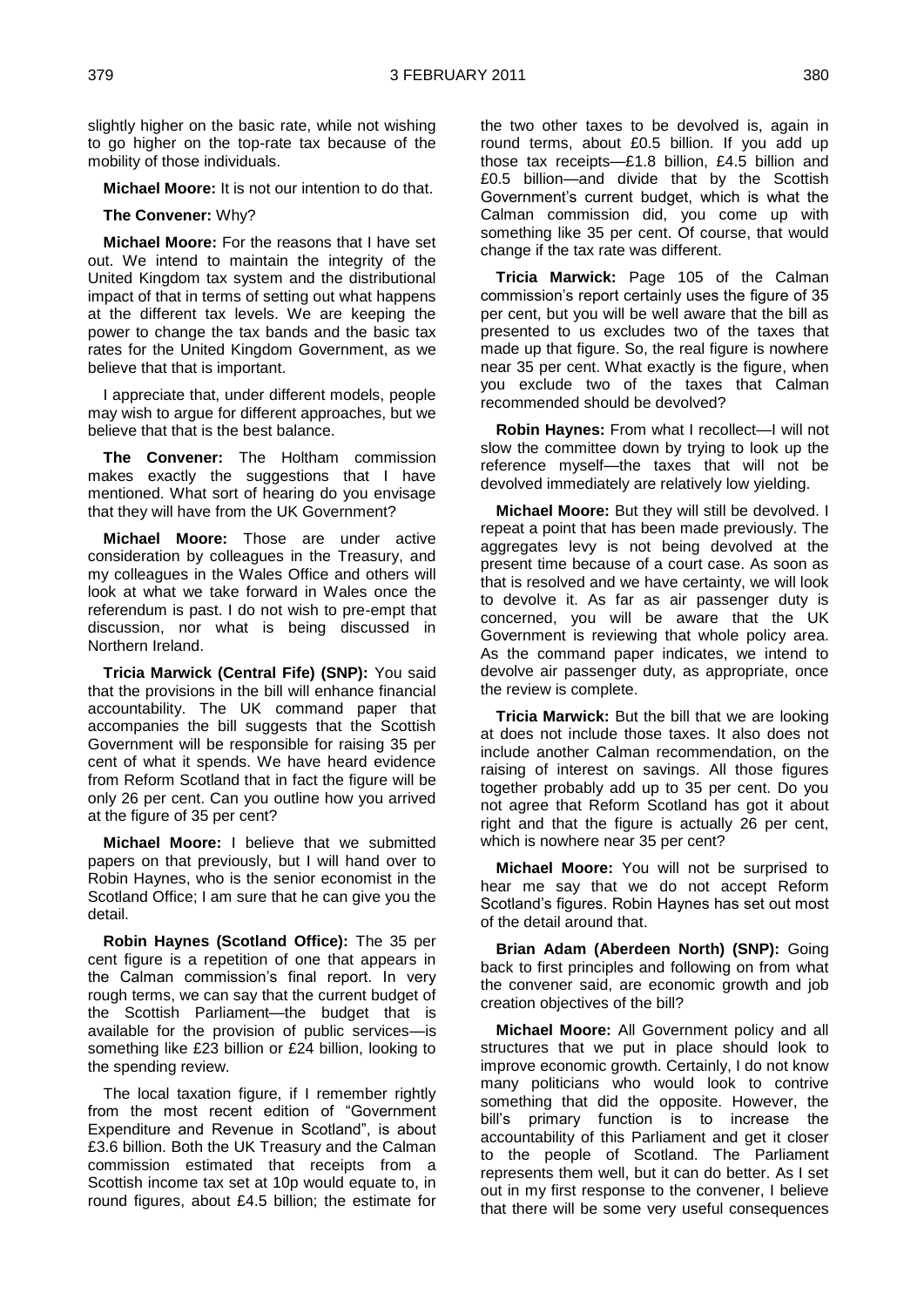of that, which will indeed help economic growth in Scotland.

**Brian Adam:** Specifically, which of the economic levers will do that? How is the bill going to help economic growth?

**Michael Moore:** The capital borrowing power is a very significant one that will have immediate impact. That depends on how it is used, but let us assume that it is used for wise, productive capital projects, as would be expected. At the very least, the construction industry will do well out of that in the short term and, depending on what asset the power is used for—a transport project, for example—it is hoped that Scotland can continue to drive economic growth from it for the future.

The stamp duty land tax replacement is a major piece of tax law that will be for the Scottish Parliament to determine. I would be very surprised if looking to economic impacts was not one of the key decisions taken in the designing of the new tax. Let us also not forget the provision in the bill that says that with the agreement of the UK Government other taxes may be devolved. There is a lot of potential there.

**Brian Adam:** So you accept that there is a link between tax rates, if they are used appropriately, and economic growth. The logic of your argument is that having more economic levers will give the Scottish Parliament and the Scottish Government greater flexibility and greater powers to help economic growth.

**Michael Moore:** I cannot think for a minute where this is going. Look, there is plenty of academic debate about the different aspects of what the drivers and levers for economic growth are in terms of the tax rates. The committee has taken evidence from a range of academics on that. My observation on the evidence that you have taken so far is that how the money is spent is as critical as anything, and that there is no direct link between having tax powers and economic growth. How the taxes are designed and how the money is spent are much more relevant than having the power per se.

#### 13:00

**Brian Adam:** I absolutely accept that it is about how we use the powers. However, the bigger the range of powers, the greater the flexibility and therefore the greater the opportunity to grow.

On a more specific issue that has exercised us, the Scottish Government said that the Scotland Bill would have cost Scotland £8 billion if it had been introduced in 1999, but you have said that the cost would have been much less than that. Does that not mean that there is a deflationary bias, irrespective of whether we are talking about several hundred million pounds, as the UK Government suggests, or several billion pounds, as the Scottish Government suggests?

**Michael Moore:** I do not accept that. We had a few exchanges on the issue during the bill's second reading at Westminster last week. Depending on where you draw the line, you can make the numbers stack up for just about any argument. Our point is that if you run the numbers through to 2014-15 at an appropriate level, you see a net benefit to Scotland of just shy of £400 million.

The presumption in the £8 billion figure, which I think is a nonsense figure, is that you somehow base your entire adjustment to the block grant on the worst year in the worst post-war recession—I pity the Government that tried to sell that as a proposition along the way.

In the command paper we set out a rational, reasonable way forward on how we will make the adjustment to the block grant, which will not depend on the UK Government handing down from the Treasury from on high—I say that because David Gauke has just arrived—or anywhere else and saying, "This is the adjustment; get on with it." The matter will be worked through carefully, using a number of years, and because that will happen in a few years' time we expect to be well past the worst effects of the recession.

Despite the scare stories and all the nonsense around the £8 billion figure, I hope that we can have a more rational debate and start working towards how we make a sensible adjustment.

**Brian Adam:** The figure of £8 billion came from a period of 10 years, not just one year-

**Michael Moore:** But it is about how you apply the percentage reduction to a period. It is a long time since I was an accountant, but I learned that depending on the assumptions one chooses one can get a range of outcomes. The £8 billion figure represents a fantastic example of the principle.

**David McLetchie (Edinburgh Pentlands) (Con):** Secretary of State, may I ask you about your letter to the convener of 2 February, and in particular the final paragraph? As you know, much of the Scottish Government's critique of the bill is about how the provisions do not go far enough in conferring fiscal powers or levers. Mr Adam alluded to that. However, it appears that not much of an alternative was presented in detail to the UK Government in all the discussions that we heard about—I think that we heard that there were something like 16 sessions with the Treasury. Can you enlighten us on the substance of those representations? What were they based on?

**Michael Moore:** I hope that my letter was helpful and that it clarified some of the issues that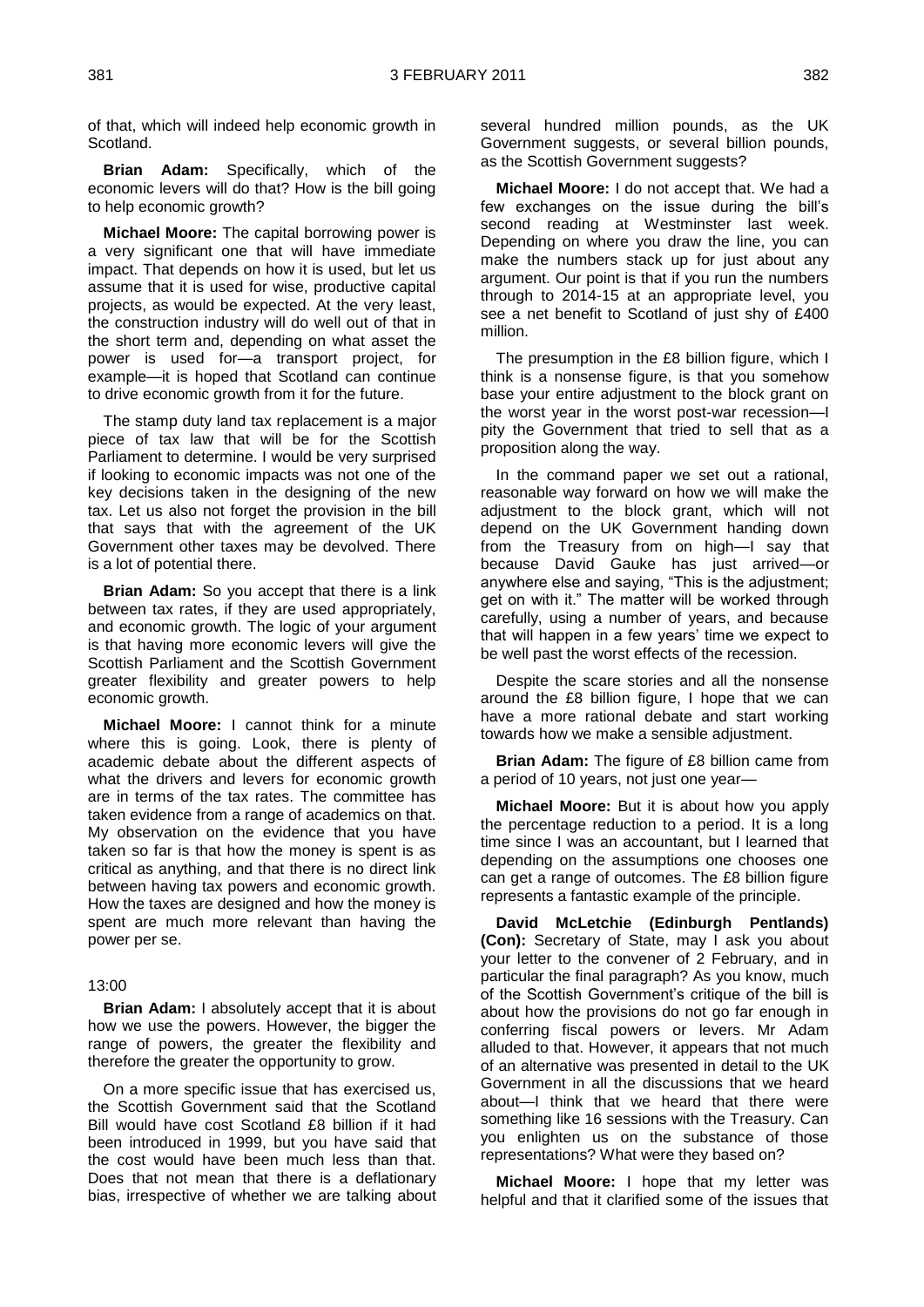the committee has been addressing. In essence, a range of meetings took place between officials. I welcomed the meetings, because they presented an opportunity for officials at the Scotland and UK levels to consider the different propositions that were being put forward.

It is perhaps suggested that detailed proposals and modelling were put to the Treasury or the Scotland Office. That is not the case. An argument was put to us about fiscal autonomy—Mr Adam and others have outlined that argument today. However, nothing was put to us in detail that would show what taxes were proposed, how they would impact, what the costs would be for Scotland and how that would impact on the Scottish budget.

On welfare proposals, which we were told excluded pensions, no detail was given about what they would mean for the Scottish budget or what we would have to do about pension provision as a result. The arguments were made and discussions were had, but the only detailed proposition is the one that we have made.

**David McLetchie:** Is it fair to say that the basis for the Scottish Government's argument was the paper that Professors Hughes Hallett and Scott wrote, to which it has referred several times? No further substantive academic evidence was submitted in support of the Government's case. Is that correct?

**Michael Moore:** I am not aware of further evidence. We have asked people to look carefully at the records, but no detailed supporting work has been submitted from those professors or on their behalf.

**Robert Brown (Glasgow) (LD):** I will continue with the relationship between growth in income tax receipts and growth in the block grant. You say in the command paper that you expect that relationship to stay "broadly neutral over time", if we assume that the start position is right. You also say that you can compare what happens over time. Am I right in saying that an element of a double lock applies? If the relationship was got wrong and went majorly out of line, you would look closely at the grant consequences.

**Michael Moore:** Through the new mechanisms that we propose to sit alongside the new tax arrangements—through the UK-Scottish tax committee and other ministerial contacts—that stuff will be carefully kept under review. That must be done for Scottish and UK interests. We say on page 35 of the command paper that we will keep the system under review, because we would not want the situation to go too far out of kilter, particularly if another economic shock occurred.

**Robert Brown:** You will establish an intergovernmental bilateral committee on fiscal devolution. The command paper says:

"Terms of reference for the Committee will be published in due course."

Will you consult the Scottish Parliament and the Scottish Government on that?

**Michael Moore:** Absolutely.

**Robert Brown:** What is the timescale for that work?

**Michael Moore:** The work will begin once royal assent has been given. We must bear it in mind that we will have a few years between royal assent—although I do not wish to anticipate the committee's work or the work of the Parliament in London—and implementation. I give the committee the assurance, which I will be happy to repeat any time that I am asked, that we will proceed on the basis of partnership working, recognising everybody's interests and ensuring that Parliaments and Governments are properly involved in the process.

**Peter Peacock (Highlands and Islands) (Lab):**  Grant reduction has become a fairly significant part of the evidence that we have taken; we touched on the issue when you last appeared before the committee. The evidence has confirmed that people are concerned about a lack of transparency in relation to the arrangements that will be in place for grant reduction. Why have you not developed your thinking on that further than what is in the command paper?

**Michael Moore:** We have a pretty good basis in the command paper, but I guess that you would expect me to say that. For some of the reasons that we have teased out, we have set out key principles. We will not simply pick one year out of a cycle as the basis on which we will reduce the grant. Calman did not say that that was the way to operate. A period of years will have to be used and the economic circumstances of the time will have to be considered.

The position will have to be agreed between the Treasury and the Scottish Government and scrutinised by the Parliaments—that goes to the heart of my answer to Mr Brown. That will be a fundamental moment in the future of Scotland's taxation system. We want to get that right and we will do so only if we engage fully with people. That is why the principles are set out. We will consider a period of time. We have shown through our submissions to the committee the different sensitivities. That goes back to the £8 billion—the percentage that is taken to reduce the block is key.

Members would be alarmed if I told them that we had a prescriptive arrangement into which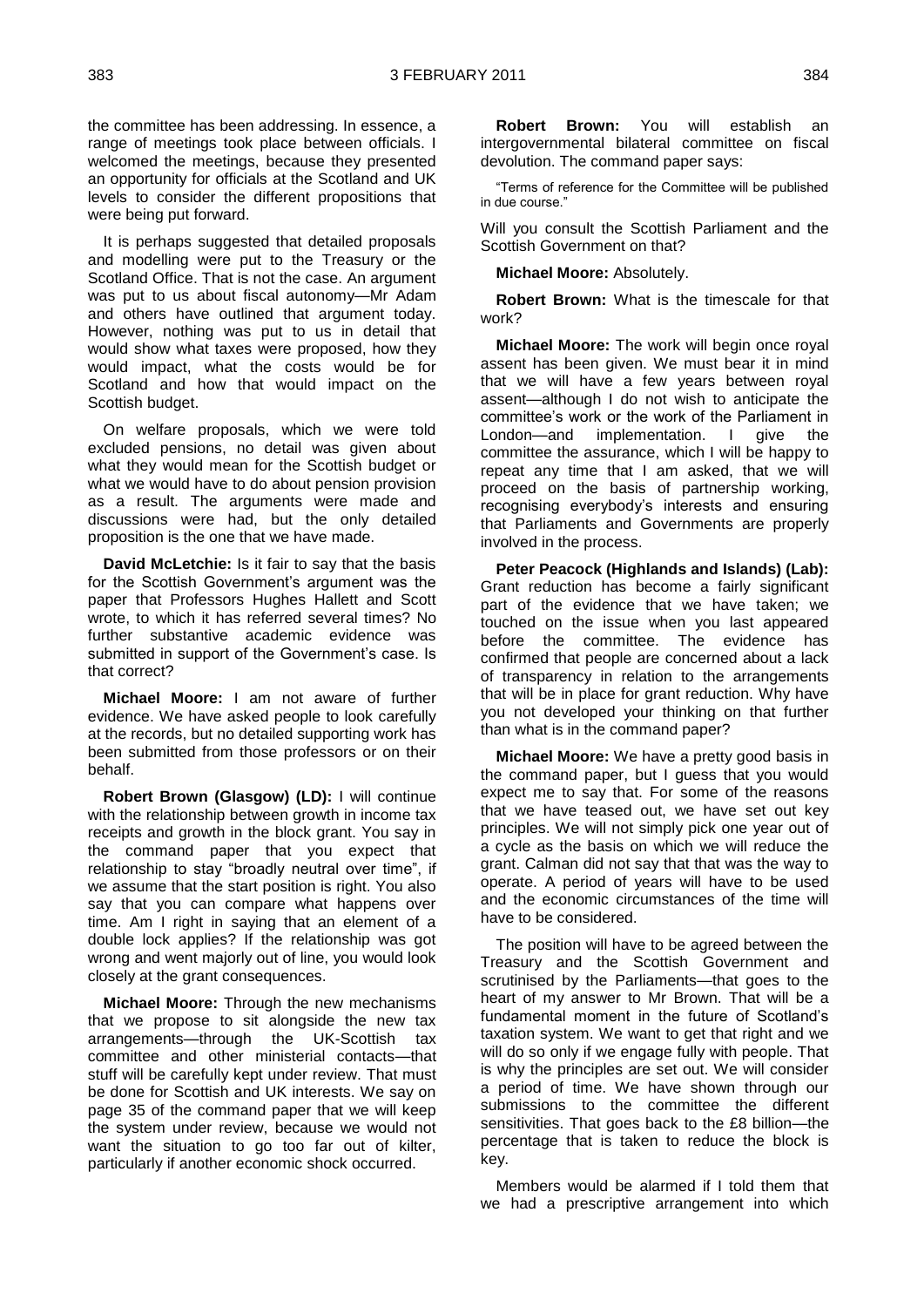nobody would ever have input. We have a set of principles and an absolute commitment to work with Governments and Parliaments to achieve the right mechanism and, as we reach that point, to make clear to people what we are doing.

**Peter Peacock:** Do you envisage that, once the process had been worked through in the way that you have described and a conclusion had been reached of a reduction of X per cent, the percentage would apply thereafter without revision? Do you see it as a fixed percentage from that point forward?

**Michael Moore:** That is the essence of making this an accountable arrangement.

Peter Peacock: We have received evidence from Gerry Holtham. The Holtham commission addressed the issue, and there is an indication in his thinking that the figure could be indexed in a number of ways—he suggested one particular way. Would you be open to thinking about that as the argument develops?

**Michael Moore:** It is not at the heart of what we are proposing at the moment. For the reasons that I mentioned in response to the convener earlier, we are still looking at what Professor Holtham has suggested in the Welsh context and how it might apply. The command paper sets out how we intend to work, but we will listen to arguments for the future, for example if the committee puts them forward as conclusions. At present, however, it is not our proposal to index the figure.

**Peter Peacock:** I will move on from that. You have alluded to some of the principles that will apply to the reduction, and you said in previous evidence that part of the UK Government's underlying philosophy is to insulate the Scottish budget from the effect of UK policy changes. Are there other aspects that inform UK Government policy in relation to the Scottish Government? Is it only about insulating the Scottish budget from UK policy changes, or are there other dimensions of which you want to take account?

**Michael Moore:** I am sorry if I am not picking up the hints or if I am being terribly unimaginative, but I am not quite sure what you have in mind. However, it is worth my taking the opportunity to reinforce the point. The major adjustment will come when the Scottish Parliament takes on the income tax powers, but we have made it clear in the command paper that, if there were a change to tax bands at the UK level, the adjustment for the impact on the Scottish block would be worked through the system. That is why we need the mechanism to be clear. People need to be comfortable with it as it is the basis on which we will work.

**Robert Brown:** I will move on to short-term borrowing in relation to the income tax issue. As I understand it, the facility for short-term borrowing will remain unchanged from what is in the Scotland Act 1998. Given that the Scotland Bill will add to the potential fluctuations, I want to understand the logic of arriving at the borrowing limits of £500 million in total and £200 million in any one year. Given the relative smallness of those amounts vis-à-vis the UK and Scottish budgets, why is it necessary for the UK Government to insist on such detailed controls? Should that sort of thing not be left to the discretion of the Scottish Government?

**Michael Moore:** I will start the answer and then give David Gauke an opportunity to follow up on it.

In our looking at the range of possible fluctuations, the figures were worked out by the Treasury, and broadly speaking they give a good degree of comfort on the fluctuations that might be expected. Beyond that, the UK Government clearly retains overall responsibility for borrowing levels for the country as a whole. That is why there are to be controls in the arrangement.

**Mr David Gauke MP (Exchequer Secretary to the Treasury):** I will add to that, but first I apologise for missing the start of the hearing—that was due to a delayed flight.

As is often the case, this is a question of trying to balance the needs for greater accountability and flexibility from a Scottish perspective with the wider UK perspective of having control over overall borrowing. It is also worth making the point, as Michael Moore alluded to, that given the work that the Office for Budget Responsibility has done on the differences between forecasts and outcomes—I think that it has shared the analysis with the committee—the numbers look reasonable. It is also worth pointing out that there may be some flexibility on the borrowing numbers as a whole. We need to look at them, and the bill allows borrowing numbers to be increased but not decreased below the numbers that it sets out.

#### 13:15

**Robert Brown:** That is very helpful. I am really looking for an element of flexibility. If you get it wrong, we will be left in a rather tight position that is beyond the control of the Parliament. We are talking of a figure of up to £500 million, which is hardly significant in macroeconomic terms at UK level, even if it adds very marginally to the overall UK public sector borrowing requirement. Should consideration not be given to flexibility and what is at the limits? The evidence that we have heard suggests that the limits are too tight for the fluctuations that may be expected.

**Mr Gauke:** As I said, on the evidence of the disparity between forecasts and outcomes, the figures look reasonable. However, a few years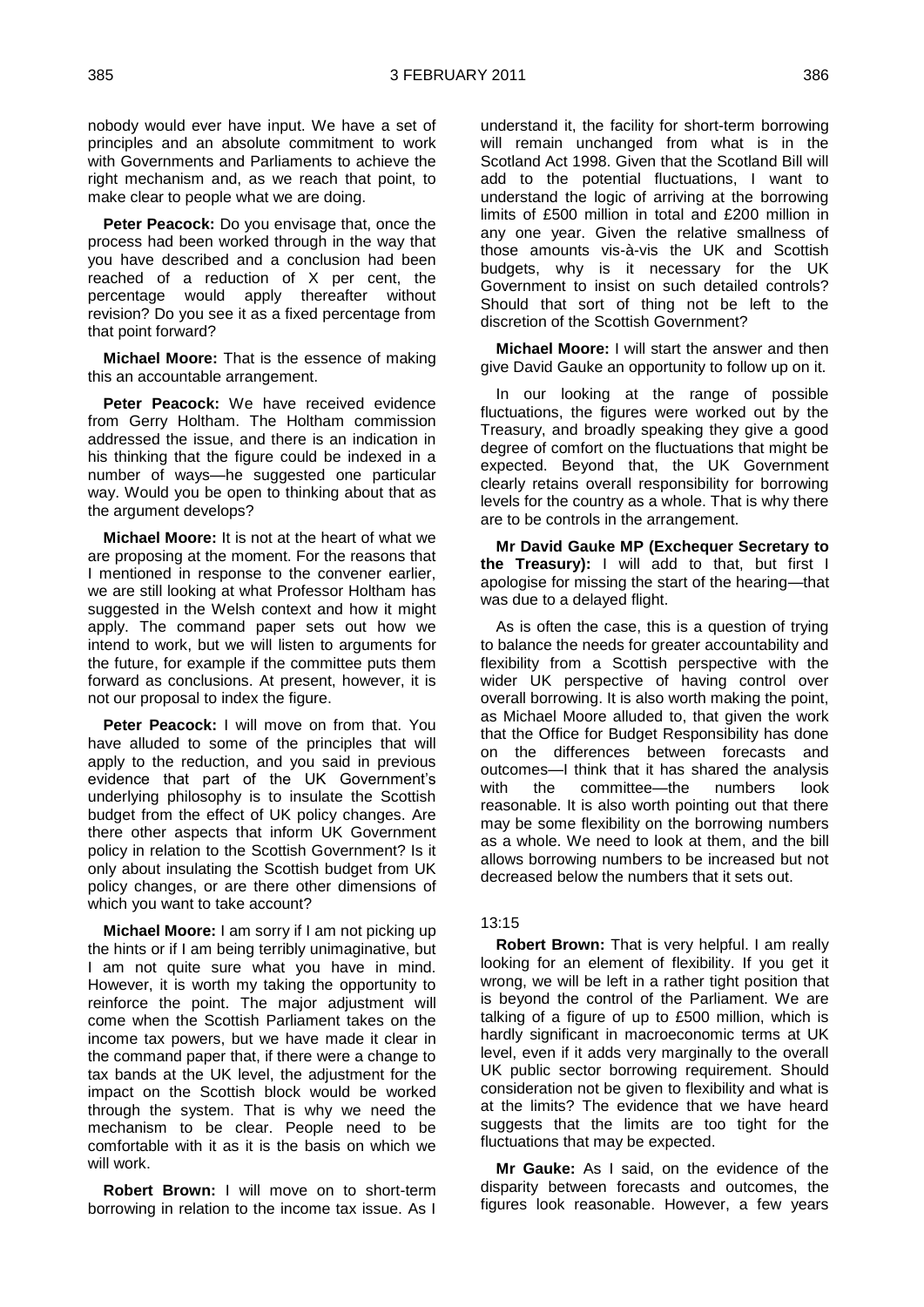down the line, circumstances may be different, and the number is not one that is never to be changed and is set in stone. There is a case for looking at the numbers, the circumstances at the time and whether there is a need for greater flexibility.

**Robert Brown:** I particularly like your qualification

"a few years down the line".

I turn to income tax estimates. I understand that the Office for Budget Responsibility makes estimates at the beginning of a spending review period and that the estimates remain unchanged during it. Would it not be better to revise the estimates on a rolling basis, thereby reducing the fluctuation element?

**Mr Gauke:** There will be annual forecasts and scope for the Scottish Government to reflect in its spending policies any changes in forecasts as we go along, so there is some scope for adjustment. That applies to every Government. There is a need to adjust to circumstances year in, year out. Once things are set up, it will not be the case that they cannot be changed as a consequence of conditions changing.

**Robert Brown:** Obviously, we have to deal with income fluctuations. Does it follow that the Scottish Government should be able to guarantee the ability to carry forward savings that are made in one year to the next? Should such end-year flexibility be statutory? Would that not make EYF rather more substantial?

**Mr Gauke:** You have to remember that endyear flexibility deals with departmental expenditure limits. The intention is that money should be spent as it is budgeted in the year to which it is attributed. I think that we all want to ensure proper management of such spending. The money should be spent when it is supposed to be spent. That is different from tax revenue fluctuations, and it is right that we consider such fluctuations and have some flexibility.

**Robert Brown:** Is that not the central point? We are not a department of the UK Government. A federal relationship is developing, in which more discretion is being given to the Scottish Government. Surely it would be sensible to make available such marginal things at the edges indeed, there is no earthly reason in principle why that should not happen.

**Mr Gauke:** End-year flexibility is different in nature: it relates not to tax but to spending. One would expect EYF to be dealt with and spent inyear. However, there is a point about looking at departmental expenditure. I know that the Scottish Government is not a Government department. Nonetheless, we have to look at departmental

expenditure across the board to ensure that it is consistent with fiscal forecasts and plans. Without that, we would create unfortunate uncertainty. It is also worth pointing out that we are looking at revising the end-year flexibility arrangements, so they may be somewhat different in future.

**Peter Peacock:** I want to move on to capital borrowing. We have heard clearly in evidence that people do not understand where the figure of £2.2 billion came from. It bears a remarkable resemblance to the cost of the new Forth bridge. There must be something more to it than that. Can you shed some light on that for us?

**Mr Gauke:** Again, it is a matter of taking a balanced view. The Scottish Government needs to have greater flexibility, but fiscal discipline must still be maintained. From a UK perspective, especially in the current circumstances, we must have a credible plan for public finances. There must not be too many complexities as a result of the number being very large. The number was an attempt to balance the two objectives. However, it may need to be looked at. Within the legislation, there is flexibility for the number to be revised upwards from £2.2 billion.

Peter Peacock: An alternative way of introducing an element of flexibility would be to tie the borrowing limit to the upper portion of the budget in any year, so that they moved in line. Doing so would establish a principle that everybody understood clearly. Could that idea be on the table for consideration?

**Mr Gauke:** I am not here to rule things out. I note your point, and I think that we could consider different ways of doing things. At the moment, we feel that the figure of £2.2 billion is reasonable. However, by the time we come to the full implementation of Calman, circumstances may be different. It could be looked at again.

**Peter Peacock:** You have hinted at the timescale for implementation. The UK Treasury has made a welcome move towards giving borrowing powers. Is there any particular reason for not giving those powers now?

**Mr Gauke:** It is all part of a package. We have a set of policies in the bill that, taken together, will improve the accountability and responsibility of the Scottish Government. It therefore seems sensible that things should move as one.

Peter Peacock: But there is no particular reason why things could not be brought slightly further forward.

**Mr Gauke:** We would listen to such a recommendation carefully, if you wanted to make it, and we would consider it. However, the intention of the package in the bill is that there should be a substantial increase in the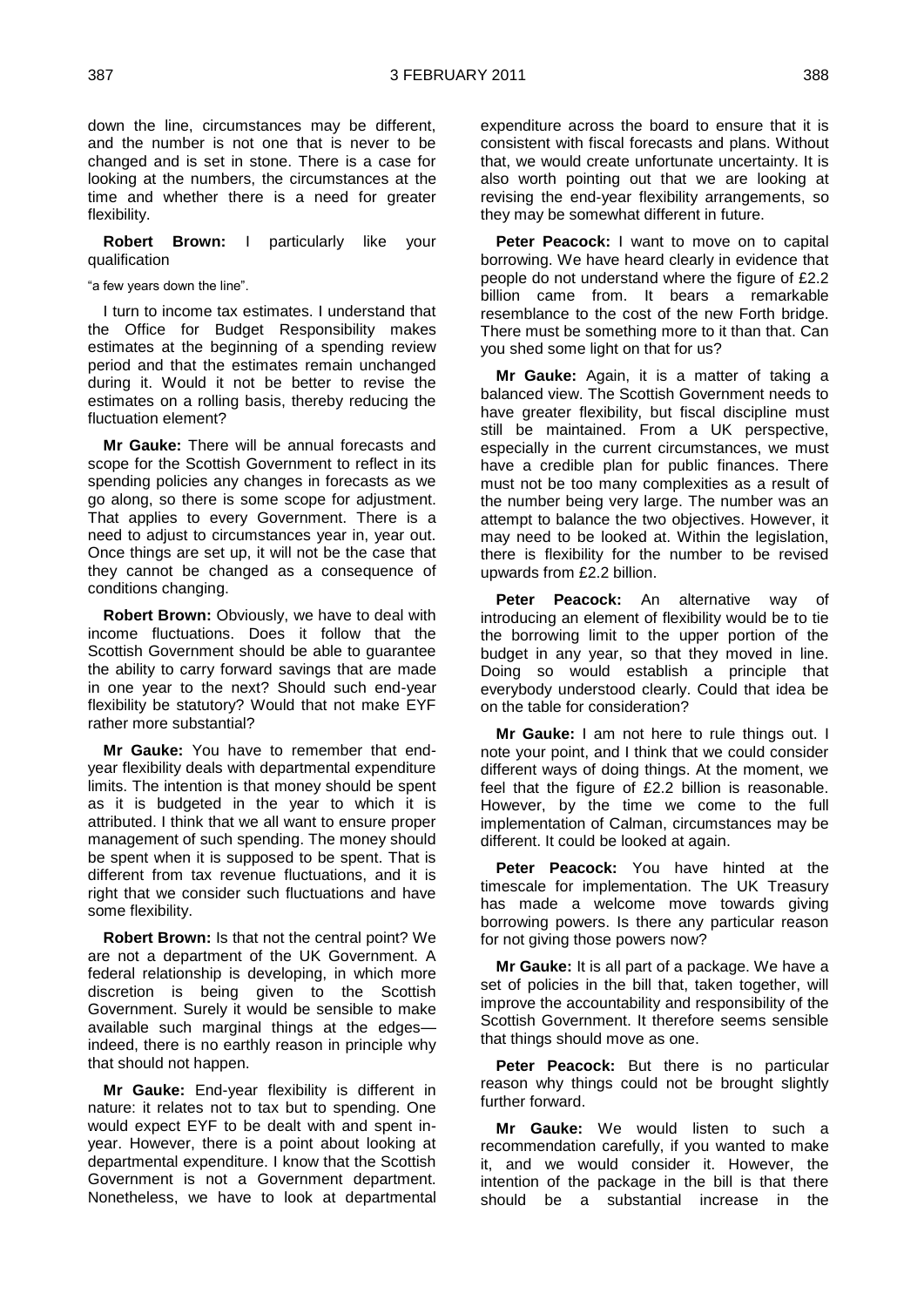responsibilities of the Scottish Government, and that will work best if the package is delivered at one time.

**Peter Peacock:** The Treasury is retaining, in the short term, powers over approving particular projects. As I say, I welcome the significant move on the part of the Treasury towards giving borrowing powers. However, that retention of powers seems to be a degree of control too much. This is a mature and maturing Parliament, and surely we can decide on the merits of the projects for which we require to borrow, without the need for Treasury approval. Is there a particular reason why the Treasury is retaining those powers?

**Mr Gauke:** Over time, it is not the intention that the Treasury will micromanage capital projects here; the power will to some extent be a long-stop power. We will wait to see how things work out.

**The Convener:** But, with respect, what is said in the white paper sits a little incongruously with the fact that the Scottish Parliament has had more than £3 billion-worth of capital borrowing powers for the past dozen years. During that time, no attempt has been made to require us to seek approval for individual projects. Why now, after 12 years, should you start saying that you are going to start picking the projects for us? Why should you have to sign off the projects?

**Michael Moore:** These are additional powers; this is an additional facility; and the arrangement is transitional. Much of what is in the command paper and the bill takes us into very new territory.

If we consider the bigger financial picture, the United Kingdom as a whole is dealing with a very difficult debt position—although different parties have different views on that. As I said during the second reading of the bill last week, the conditions in the bill are not unreasonable, and the UK Government will not unreasonably withhold consents to get on with projects.

The Forth replacement crossing has been mentioned. I made a pitch at second reading for a railway—[*Laughter*.]

**The Convener:** I take it that it was not the Glasgow airport rail link.

**Michael Moore:** I am sure that we could make common cause—many of my constituents would love to get to Glasgow airport that way.

The point is that we are discussing a massive new power, with a big amount of new flexibility. Very quickly, the full powers will be with the Scottish Parliament and Government. In the shortterm, however, coinciding with the spending review period that we happen to be in, and as we tackle the biggest deficit in post-war history or whatever it is, there will be particular constraints.

David Gauke has indicated this, and I hope that I can also reassure the committee: we will work very closely and constructively on all these matters. You have got a lot out of the Treasury so far, and a lot more is coming your way very quickly.

**Tricia Marwick:** On the point about working together, John Whiting of the Chartered Institute of Taxation drew the committee's attention

"to proposed new section 80G of the 1998 act, which will give the Treasury immense powers to make amendments just by statutory instrument"

whatever we agree today. He continued:

"That is a serious power—it is generally known as a Henry VIII power ... The Treasury is reserving to itself the right to amend absolutely anything that it feels like amending."—[*Official Report, Scotland Bill Committee*, 25 January 2011; c 305.]

That will be without reference to the Scottish Parliament, or indeed to Westminster.

Why, if we are going to have such a mature relationship, is new section 80G still in the bill? Given the mature relationship that we are going to have, can we have an assurance that you will be mature enough to take that new section out of the bill and allow us to do the work that we need to do?

**Mr Gauke:** Such powers are by no means unusual. Their purpose is largely to deal with minor and consequential matters, so that we can address practical concerns as and when they arise without needing further primary legislation. It is clear that, across the board, the Government is keen to engage with the Scottish Government, and that consultation matters a great deal. Michael Moore can say more about that than I can.

**Tricia Marwick:** The fact is that new section 80G will give the Treasury unlimited power—

**Michael Moore:** Come on—

**Tricia Marwick:** Withdraw it, then. Will it or will it not give the powers that I am suggesting it will? Of course it will.

**Michael Moore:** I tell you what: we could withdraw it if you wanted—

**Tricia Marwick:** Oh, good.

**Michael Moore:** Then we would not be able to do all the good things that that section will enable us to do. We would need new Scotland acts or whatever.

**Tricia Marwick:** Ah, so you are all heart again.

**Michael Moore:** Let us not do the half-empty stuff. Let us consider this as an opportunity.

Let us step back a minute. Imagine the Westminster Government that says, "See that wee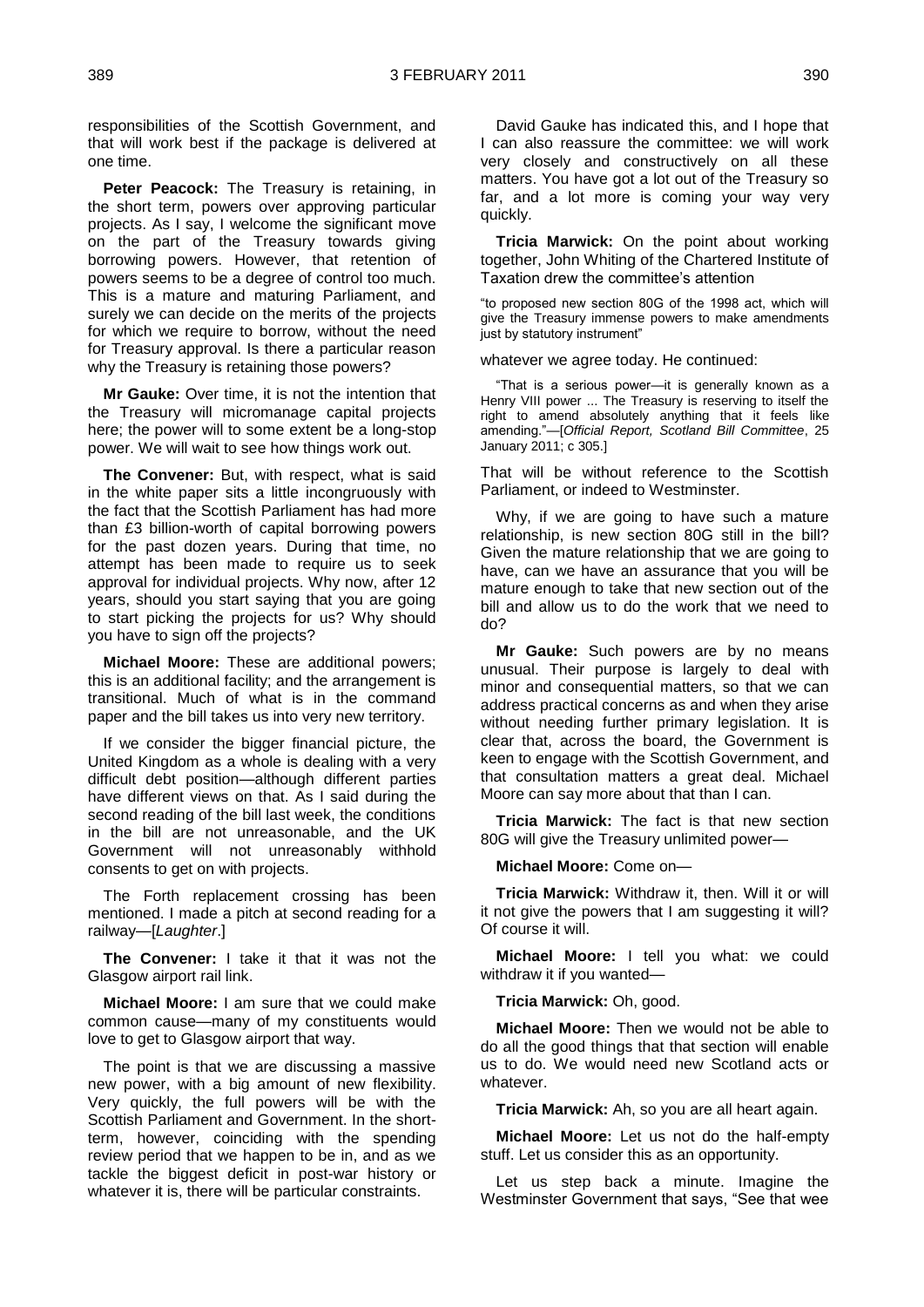section 80G, that black hole provision? We're going to use it and we're going to take back all those powers." What a lot of nonsense. The provision is not designed to undo any of the things that we are putting into the bill. The command paper goes to great lengths—I am disappointed that you are not already reassured, but I hope that you can be now—to establish that there will be strong constructive links with the United Kingdom Government and the Treasury. The Exchequer Secretary will chair the committee. There will be very close working. If issues arise—small technical ones, or occasionally even bigger ones—rather than having to wait for another Treasury bill or Scotland bill to be introduced, the provisions in the bill will give us the facility to deal with them.

**Tricia Marwick:** But if we are to have a mature relationship, why do you need a provision that will not only allow the Treasury to amend anything without reference to us, but which goes as far as to allow retrospective amendment? That could be done without consultation with the Scottish Parliament in the future. If we are going to have that mature relationship, why not take that provision out and let us work through it?

**Michael Moore:** If I may say so—

**The Convener:** Let me suggest what reassurance the committee is seeking. There is potentially a substantive point here. The committee is seeking reassurance that the provision as written parallels what is found in all Finance Acts—

**Michael Moore:** You can have that reassurance.

**The Convener:** Perhaps we could have that in writing. We would like to know that the Scottish Parliament is not in any sense being singled out for harsher treatment than usually applies when the Treasury drafts clauses in Finance Acts. There is an issue here. It has been raised. We have five minutes, so we are not going to resolve it all today. I am happy for you to write to the committee to address the point.

#### 13:30

**Mr Gauke:** I will write to you on that and set out the purposes behind the provision, the circumstances in which it can be used, and examples of other legislation in which similar provisions have been used.

**The Convener:** That would be helpful.

**Brian Adam:** I want to develop that a little further. We have heard debate about whether 26 per cent or 35 per cent of the budget will be controlled by the Scottish Parliament. Irrespective of that, it is about 3 per cent of the UK budget. Why is it necessary for the Treasury to retain such significant input, even as a long stop, into revenue budget borrowing, which is restricted to £200 million a year, when we have already had indicative figures from the Scottish Government that there would have been a shortfall of £800 million in a recent year? Although it is true to say that we cannot look at just one year, when it comes to a specific budget, that is the year that you look at. The total available amount of £200 million would have been totally inadequate in that year.

The same is true of capital borrowing. I accept that the capital borrowing power is significant and new, and I hope that we will all use it wisely, but that is against a significant background. Why is it necessary for the Treasury to retain all those long stops, even to the point of saying that specific projects, whether they be the Borders rail link or anything else, are more appropriately determined by the Treasury than by the Scottish Parliament and Government?

**Michael Moore:** They will not be determined by the Treasury; they will be determined by this Parliament and the Government that is formed from it. As we have set out in the bill and the command paper, and as you have heard in our discussions this morning, the period of greater control is the first couple of years. The provisions will go very quickly and the Scottish Parliament and Scottish Government will have the full range of powers that they need.

**Mr Gauke:** We all agree that these are substantial new powers and they represent a relaxation of the Treasury's control. We should put it in perspective.

Also, we are doing this at a time when the stresses and strains on public finances, and the need to have a credible position on borrowing and debt, have rarely been more important. It is not unreasonable that, on a transitional basis and in a spirit of flexibility, we should retain some limits and see how it works and whether we can—

**Brian Adam:** Borrowing on the revenue side represents something like 0.6 per cent of the revenue that is available each year. The figure is absolutely tiny, especially in circumstances in which there is evidence that we could have a variation that is four times that size. Before we get to the transitional period, you should crunch the numbers again and see what an appropriate level would be. The Scottish Government and Scottish Parliament will have to be disciplined, because they can only spend money that they can afford. They will have to finance the money that they borrow. Why does the Treasury have to secondguess that?

**Mr Gauke:** I do not have anything to add to my previous answer.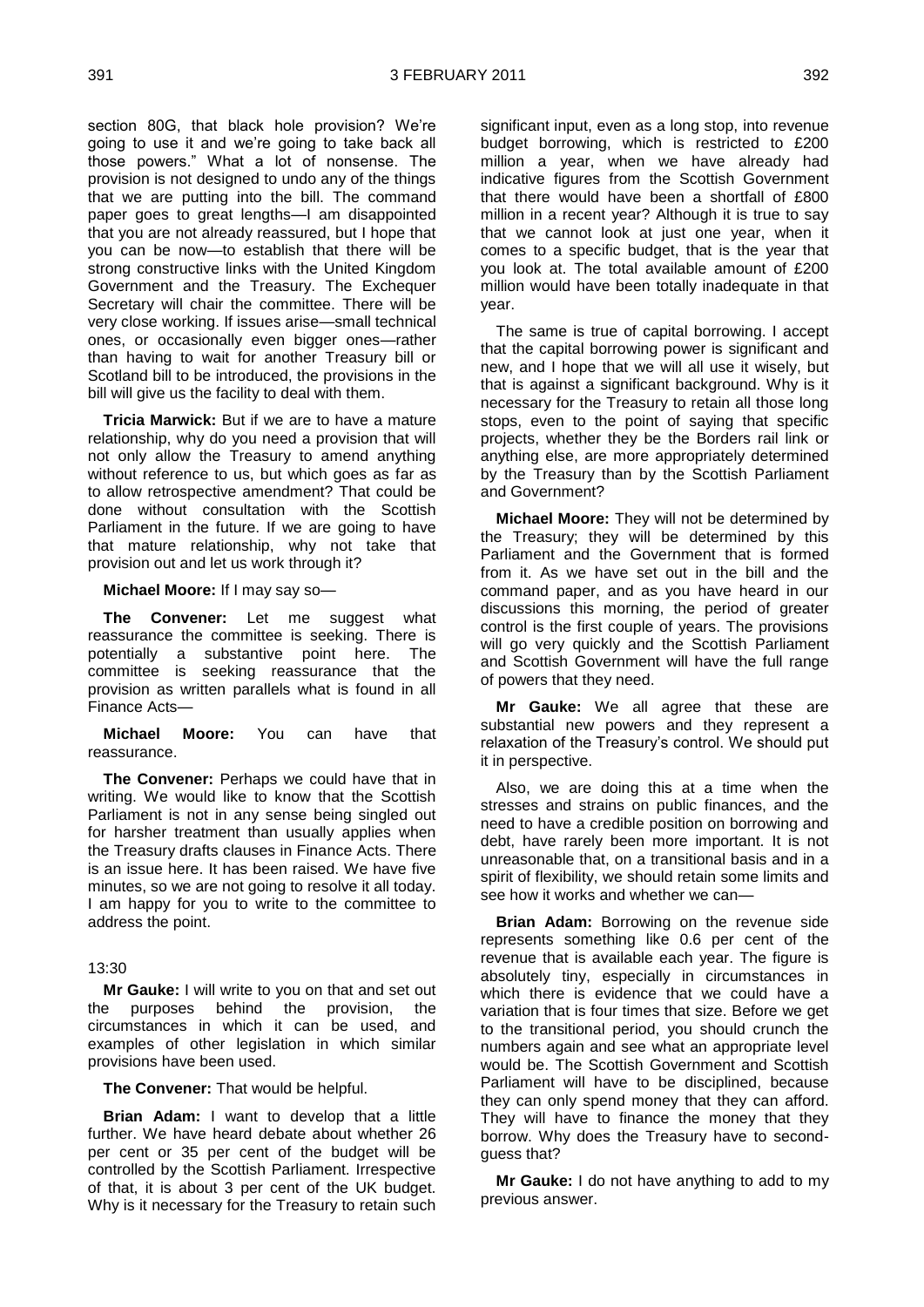**The Convener:** I have a question on implementation. Intergovernmental and territorial finance is complex—it always has been. In the white paper, the Government wisely praised the argument for simplicity in the structure of the income tax power. We have heard a lot of evidence about the case for simplicity around the grant reduction mechanism, and frankly we are puzzled by your wanting to have two different grant reduction mechanisms through the transitional phase. If we are going to have simplicity in the income tax power, should we not parallel that with simplicity in implementation and have one step to the final grant reduction model?

**Michael Moore:** We talked about implementation of the smaller taxes earlier, which clearly will have consequences for the block grant. The income tax powers will come along later. Unless you wish to delay all taxes so that they come in at the same time, they will inevitably come in at two different points. Perhaps I am not getting your point.

**The Convener:** We are looking for one agreed model of grant reduction. The entire system should be implemented four years hence, in 2015, rather than having two different grant reduction models.

**Michael Moore:** Mr Haynes may be able to shine some technical light on the matter.

**Robin Haynes:** I think that you are referring to the transition mechanism that is spelled out in the command paper. The thinking behind it is that the Scottish income tax power—notwithstanding that the Scottish variable rate may or may not be used—will effectively be a new tax power and will use new mechanisms. People who remit moneys to HM Revenue and Customs will be dealing with new circumstances and HMRC will be dealing with a new system. In the early years of its operation, a degree of revenue risk will derive from the fact that the administrative system is new. The transitional arrangements are intended to provide a financing mechanism as soon as is practical to oblige the Parliament that is elected in 2015 to determine a rate of income tax and vary its budget accordingly, while the UK Government bears the revenue risk that derives from the fact that there is a new administrative system.

**The Convener:** In which year is it envisaged that the final grant reduction mechanism will come into place?

**Robin Haynes:** The command paper envisages that the transition mechanism will last for perhaps two years. Forgive me if the language is not quite right, but the intention is that the UK Government will bear the revenue risk that may arise from implementing new administrative tax collection systems.

**Tricia Marwick:** We have already discussed the 35 per cent figure, which the Government has lifted from Calman despite the fact that some of the taxes that Calman suggested should be devolved are not included in the bill. Also, we have not had a good explanation for why £2.2 billion is the limit for capital borrowing.

However, I will move on to the £45 million to set up the administration. We took evidence from the Institute of Chartered Accountants of Scotland, which told us that the £45 million figure is doubtful and mentioned a figure of up to £150 million, depending on the difficulty in defining who is a Scottish taxpayer.

We are talking about the cost being anything from £45 million to £150 million. First, can you tell us how you arrived at the figure of £45 million? Nobody seems to know how you arrived at it. Secondly, do you accept that the more complex that it is to set up the administration, the more likely it is that the figure will be £150 million? Would you also like to comment on the statement from ICAS that, in its assessment.

"the UK Government almost invariably underestimates the cost of legislative change—indeed, quite often, it does so significantly."—[*Official Report, Scotland Bill Committee*, 25 January 2011; c 268.]

So ICAS has no faith in the figure of £45 million and the rest of us think that you have plucked it from thin air—

**Peter Peacock:** Speak for yourself.

**Tricia Marwick:** Well, by the rest of us I am talking about me.

Where did you get the £45 million figure from? Do you anticipate that the cost will be as high as £150 million? Given that the money is coming out of the Scottish budget and that we have to pay for setting up the administration, are you prepared to accept the robustness of your own figure and put a cap of £45 million on it?

**Michael Moore:** First, I had better disclose an interest, as I am a member of ICAS and Mr Derek Allen taught me all that I ever knew about tax in the early 1990s.

**Tricia Marwick:** Well, ICAS will have told you about this, then.

**Michael Moore:** You would expect me to say nothing less than that I fully respect Derek Allen's experience in these matters and acknowledge the track record to which he refers and which we all know about as citizens and as politicians.

I will hand over to David Gauke shortly. We do not recognise the £150 million figure. I point out that the £45 million figure—David will say a little bit more about the basis on which we arrived at it—is provisional and is heavily caveated in the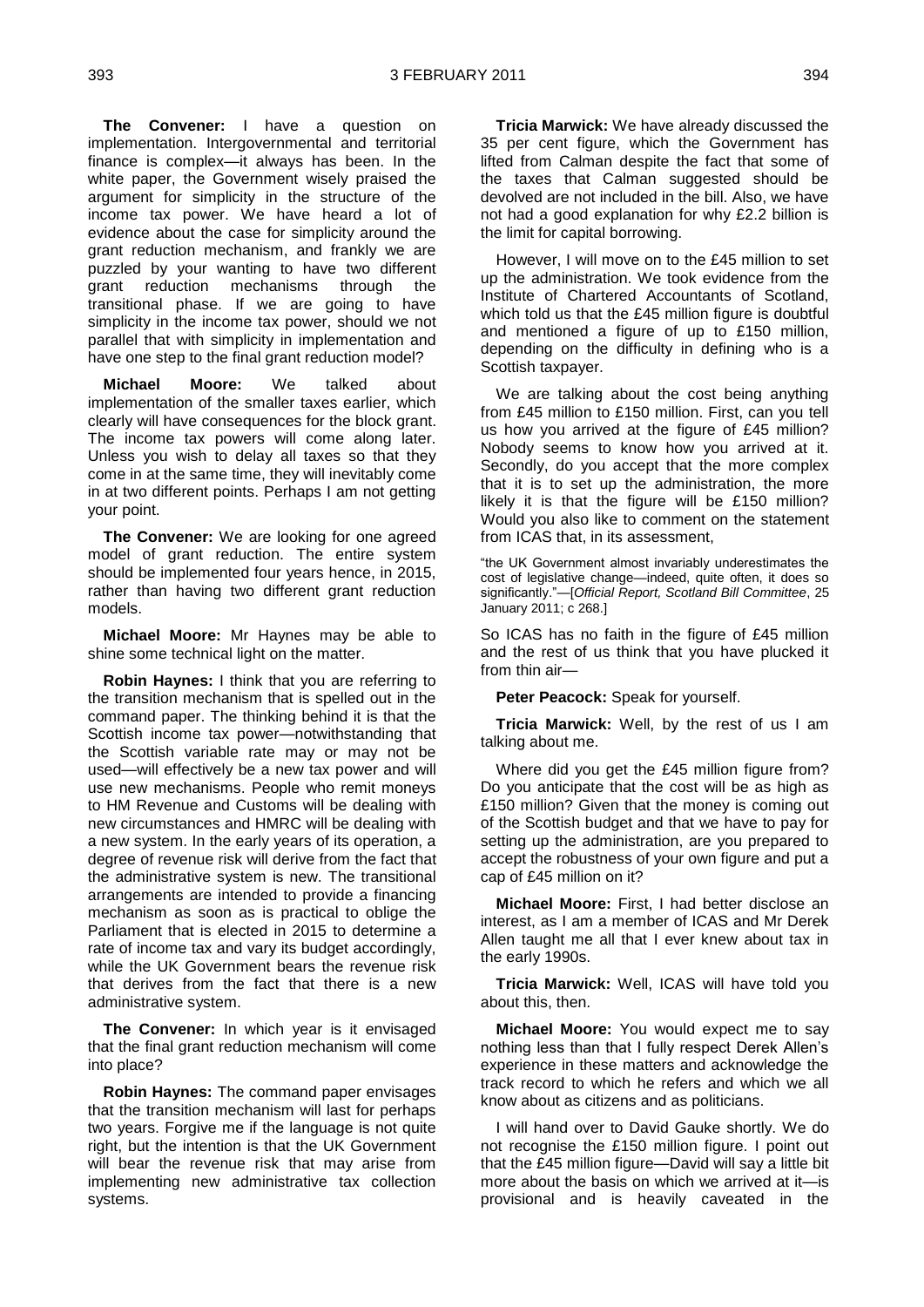regulatory impact assessment. I hope that you have already seen that.

We are not capping the cost at £45 million, nor are we suggesting that it needs to be as much as £45 million. We are saying that that is what we think it will be, on the basis of the best evidence that is available. I am sure that you will have noticed that we said in the impact assessment that much will depend on what the Scottish Government wants in the way of detail, P60 documentation and so on. As the UK Government, we could just say, "Here it is—impose it," but we will not do that. We will discuss and work through it.

As regards what I will refer to as the inelegances of the Scottish variable rate situation, it will be important that there is serious senior engagement on that very early on. I hope that that helps.

**The Convener:** In view of the time, we need to move on, unless David Gauke wants to add anything.

**Mr Gauke:** I agree with everything that Michael Moore said, of course. I simply add that we are working hard to ensure that the process is as simple as possible and that there is a clear definition of who is a Scottish taxpayer, which is one of the key points. We want to ensure that the administration of the new system through the tax code will mean that the impact on employers and individuals will be limited, and that HMRC will be able to address the concern about implementation that some have raised.

**The Convener:** Thank you. We will write to you with some follow-up questions, one of which will be about the definition of a Scottish taxpayer, on which lots of issues have been raised. The question that arises relates to whether, in the next five years, Her Majesty's Government has any intention of revisiting the definition of a UK taxpayer, under which a definition of a Scottish taxpayer could be nested. Any indication that you could give us of whether you anticipate that the definition of a UK taxpayer will be revisited at some point in the five years before implementation would be helpful.

**Mr Gauke:** It might be worth making the point that there is a definition of a Scottish taxpayer under the SVR, even if it is not a statutory definition involving a statutory residency test. That issue is under active consideration.

**The Convener:** It would be very helpful if you dealt with that when you write to us, because that would allay many of the anxieties that we have heard.

**Peter Peacock:** I was going to mention the SVR and the existence of a different definition of a Scottish taxpayer and to ask whether there was an opportunity to tidy that up, but I think that we have been given the answer.

**The Convener:** We move on to non-financial matters. I realise that David Gauke might be pushed for time, so I thank him very much for his evidence, brief though it was.

We will have questions on elections, drink driving and speed limits. Members can have one question each, although more might be needed on elections.

**Brian Adam:** I have three questions on elections. Why do the provisions not require the secretary of state to consult Scottish ministers on any proposed Scottish election rule changes? Would the UK Government be minded to agree a dual key approach to voter registration, rules about the composition of the Scottish Parliament, the procedure for filling any regional seat vacancy during a parliamentary session—I cannot imagine that that affects anyone other than folk in the Parliament—and rules relating to disqualification, but to leave the detail of the last two issues to the Scottish Parliament, as they are predominantly housekeeping issues? In its written evidence, the Electoral Commission asked whether the bill's provisions would allow the remit of the proposed electoral management board for Scotland to be extended to cover Scottish Parliament elections. Would the UK Government be minded to amend the bill to extend the board's remit in that way?

**David Mundell MP (Parliamentary Under-Secretary of State for Scotland):** I will respond to those questions.

Clearly, it is already the practice of the UK Government to consult the Scottish Government on any provisions that relate to elections to the Scottish Parliament. In recent weeks, the order relating to the forthcoming Scottish elections has gone through the House of Commons and the House of Lords. That order proceeded on the basis of full consultation and co-operation. In relation to the powers that remain with the UK Government, that is the way in which we intend to proceed.

**Brian Adam:** So would you put that in the bill?

**David Mundell:** We feel that the measures that we have set out in the bill offer the appropriate balance of responsibilities between the Scottish Parliament and the Westminster Parliament.

#### 13:45

**Brian Adam:** Would you put it in guidance then, if you are not prepared to put it in the bill?

**David Mundell:** To be fair to the previous Government, there is a history of co-operation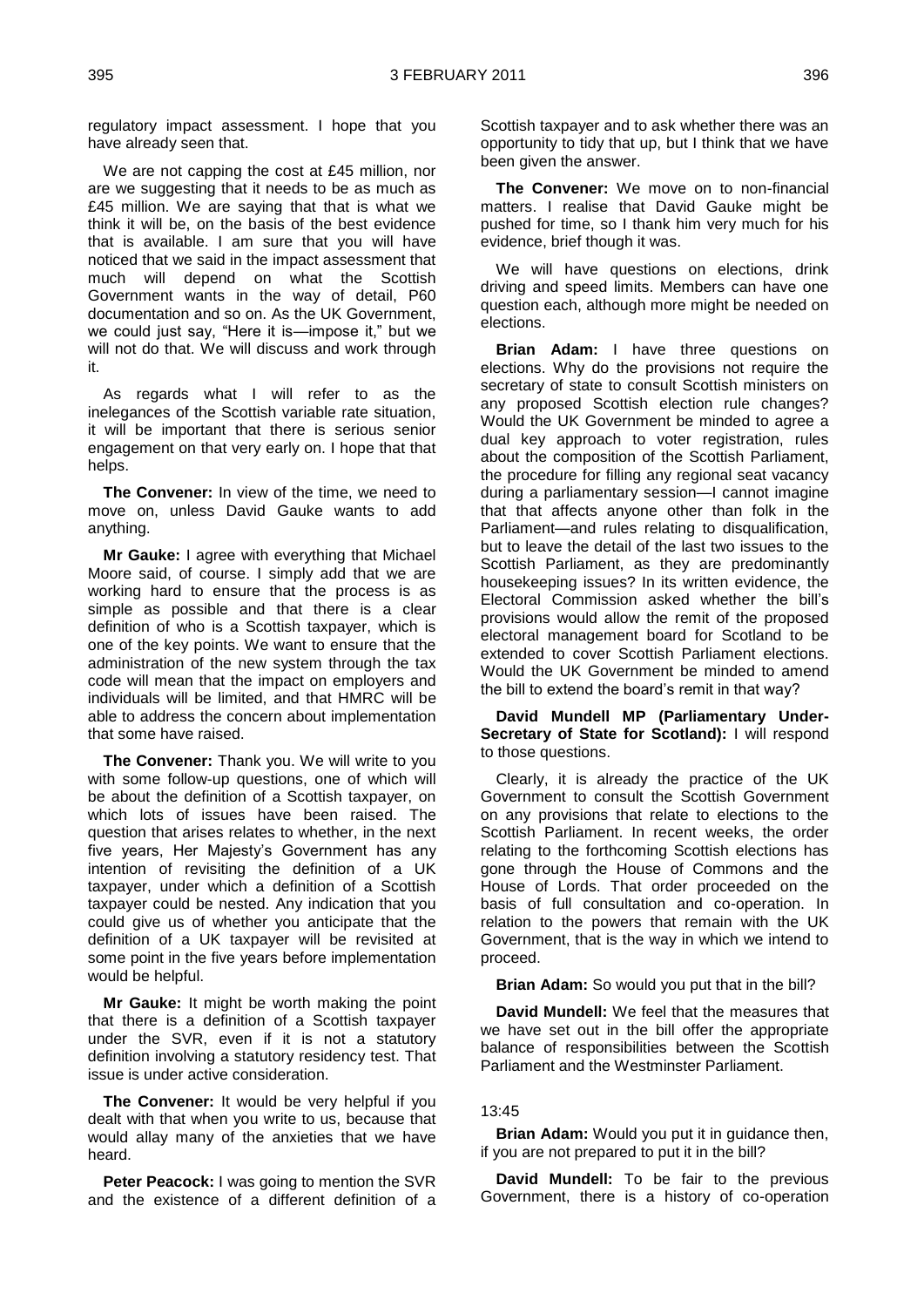between the UK and Scottish Governments in working on issues of this nature, and it is our intention to continue to work on that basis. We are also working closely with the electoral management board in the build-up to the Scottish Parliament elections, and I understand the legislative framework that has been created here for local government elections. Certainly, there would be a willingness to look at how the electoral management board's arrangements for the Scottish Parliament elections could work best with the Scottish Parliament's statutory footing for local elections.

**Brian Adam:** We will probably come back to you on that.

**The Convener:** We have given you a flavour of the issues.

**Brian Adam:** We had evidence earlier this week on the powers in relation to drink-driving limits. Would it not be better, as was suggested to us, to devolve powers for all relevant matters related to drink driving, such as the limits, penalties and regulations on random testing? The reason for asking about the penalties is that currently there is a particular level for drink driving, but those with higher levels of alcohol are likely to be liable to higher penalties, whether that is points on their driving licence, a fine or a disqualification period. However, if you are going to lower the limit, you might also wish to have the power to vary the penalties. So, the suggestion is that we should devolve the entire package of powers: the alcohol limits, the penalties and the regulations on random testing. They really ought to come as a package rather than separately.

**David Mundell:** The first important point, particularly given how some of the evidence to the committee is reported, is that devolving powers over certain matters under the Scotland Bill will not automatically lead to change on those matters. Whether the Scottish Parliament makes changes to, for example, drink-driving limits, speed limits or the regulation of air guns will be entirely a matter for it to determine.

On the specific point about the range of drinkdriving powers, that issue was considered in detail by the Calman commission, which concluded and the Government shares this view—that responsibility for the other powers should rest with the UK Government. That was to ensure certainty of provision throughout the UK while allowing the Scottish Parliament and Government to influence issues in relation to alcohol consumption and crime in Scotland.

**The Convener:** I am mindful of the time, so I will leave the other questions in this area. Robert Brown will move on to the BBC trust.

**Robert Brown:** I have just a brief question. There are some issues about the BBC trust, but the main one that has emerged concerns MG Alba, whose board is appointed by the UK Government, despite the fact that it is funded by the Scottish Government. Although that is not directly relevant to the bill, would the UK Government be prepared to look at the issue on the basis that the responsibility should follow the money?

**David Mundell:** My understanding is that representations were not made to the Calman commission about MG Alba. Perhaps if other parties represented here had been involved such representations might have been made. However, as the matter has been raised, it will be looked at.

**Robert Brown:** That is very helpful. My final point is on the different issue of the regulation of health professions. We have had evidence that the regulators of the currently devolved health professions are prepared to work with either the existing system or the proposed one but are fairly content with the current co-operation and arrangements. Therefore, is there any reason to re-reserve the regulation of the health professions?

**David Mundell:** My understanding is that contrary evidence was given to the Calman commission in the sense that there was a view that there would be a benefit in re-reserving the regulation of the health professions. There would also be a benefit going forward in that new, emerging health professions would not have to be defined. As we have seen over the period of devolution, new professional groups have emerged. The Government is still of the view that re-reservation is the preferred way forward.

**Robert Brown:** If that happens, would the UK Government be prepared to undertake formally still to have full and proper consultation with the Scottish Government and Scottish interests on the implications that arise?

**David Mundell:** The Government is committed to working with the Scottish Government on all matters of mutual interest.

**The Convener:** Members will now address more general issues that we will probably write to you about, but I want to give people the opportunity to say something on the record.

**David McLetchie:** On air weapons, the evidence that we had on Tuesday on the bill's proposal that there should be partial devolution of the regulation of air weapons was less than convincing. Indeed, I think that both of the witnesses that we had on the issue—Assistant Chief Constable Ewing and the witness from the British Association for Shooting and Conservation—suggested that there was actually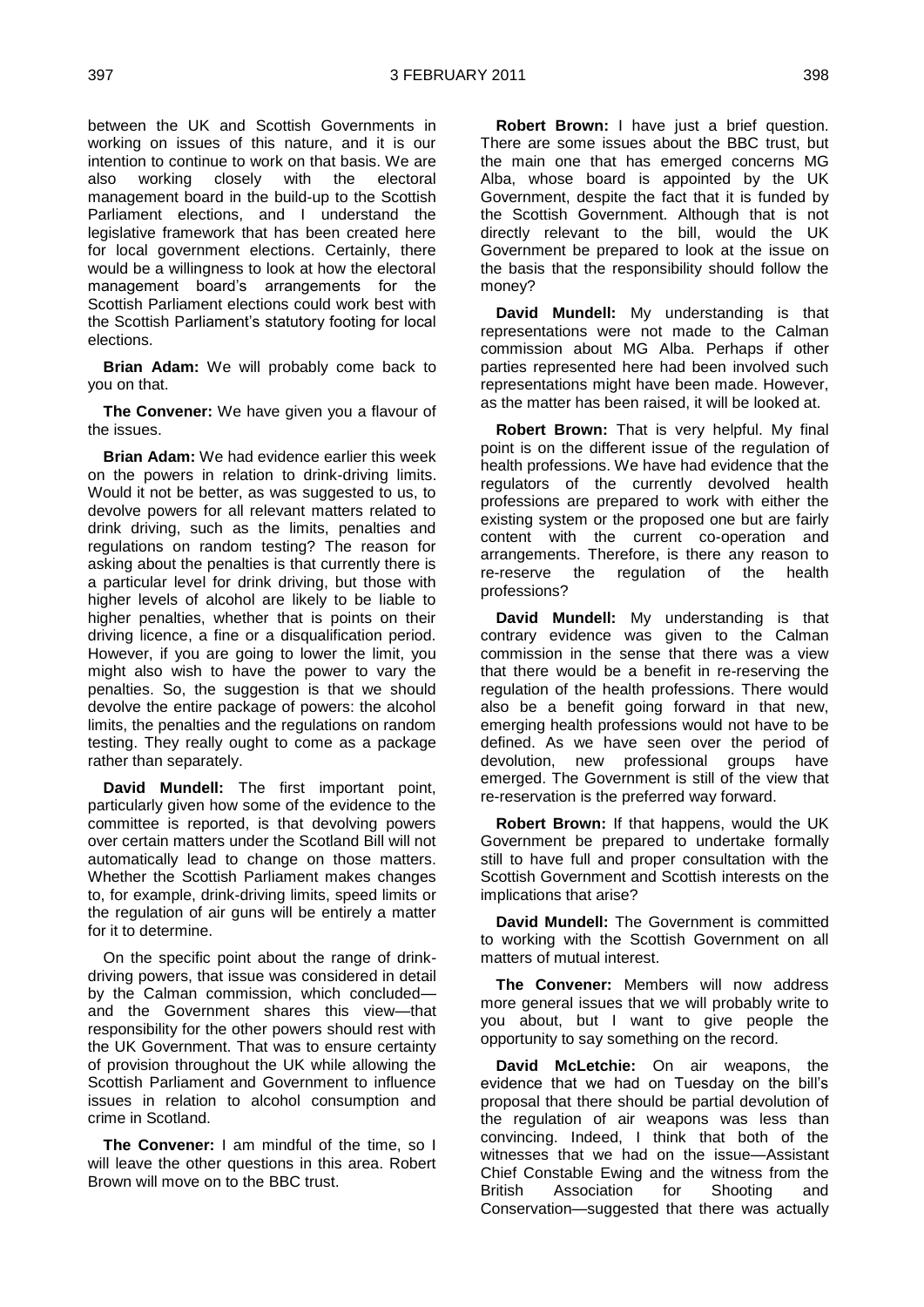merit in keeping firearms regulation and regulation of air weapons together in a single corpus of law. I think that it was felt that, on balance, that best sat at Westminster. Is that something that might be reviewed?

**David Mundell:** I do not know whether you have seen the transcript of the second reading debate of the bill at Westminster, but your current Scottish Parliament colleagues Margaret Curran and Cathy Jamieson, who are both now members of the Westminster Parliament, argued passionately for the devolution of air-gun regulation because of their belief that there are specific issues in Scotland that such devolution would allow the Scottish Parliament to address. The Government was sympathetic to those representations.

**Tricia Marwick:** In fairness, some of our witnesses said that they would be quite happy for, and saw no insurmountable problems in, devolving responsibility for air guns, including those that we have discussed that are already banned.

**David Mundell:** It is clear that if the seriously dangerous air guns are banned throughout the United Kingdom, it would not be the Government's intention to change regulation or devolution in that regard. As I said earlier, if the bill proceeds as set out, it will be a matter entirely for the Scottish Parliament whether to make changes.

**Peter Peacock:** I have a brief point about the A9, which you will appreciate I have an interest in. Indeed, your colleague Murdo Fraser has a particular interest in it, too. We have had representations that it is not clear whether the bill's provisions on speed limits would allow the piloting of different speed limits on different roads in Scotland. The A9 was cited as an example of a major trunk route that has particular problems because of the convoying of vehicles on it. I do not necessarily expect an answer to the question today, but perhaps you could look at the issue to try to ensure that any provisions that are devolved have suitable flexibility to allow such piloting to happen.

**Brian Adam:** The issue is in relation to heavy goods vehicles. The Road Haulage Association would appreciate it if the provisions allowed the flexibility, particularly on the A9, to increase the speed for HGVs from 40mph to 50mph.

**David Mundell:** I am happy to take that specific point away and respond to the committee in writing on it.

**The Convener:** That is very helpful. I suspend the meeting for a minute to allow the Crown Estate witnesses to join us. If we are lucky, we can come to the Advocate General for Scotland in the last 5 minutes.

13:54

*Meeting suspended.*

13:55

#### *On resuming—*

**The Convener:** I welcome Roger Bright, the chief executive of the Crown Estate, and Tom Mallows, the external relations manager. There are policy issues and operational issues to be considered and, given the constraints of time, we will move straight to questions. Peter Peacock will lead off, to be followed by Tricia Marwick. We will see whether we can cover the ground over the next 15 minutes or so.

**Peter Peacock:** To begin with, I wonder whether the witnesses would clarify one point for me. I take it that the Crown Estate relates to the Treasury—it is its sponsoring department, so to speak, in Government. Am I right in saving that your accountability is through the Treasury?

**Roger Bright (Crown Estate):** First of all, convener, I thank you very much for inviting us to attend today. We are very pleased to have the opportunity to appear before you.

In answer to your question, Mr Peacock, yes, formally our statutory accountability is through the Treasury to the UK Parliament.

**Peter Peacock:** Thank you, that is helpful.

An interesting point in the context of our discussions, and in the wider context of your work, is the significant shift from your traditional work into the new sector of renewables. I guess that all the devolved Administrations will be interested in that; there could be huge economic benefits, and environmental questions will fall within the competence of the devolved Administrations. Some of those questions will be shared with the UK Government.

By what mechanisms are the devolved Administrations currently able to participate in investment decisions in relation to developments in renewables? Do you act as a kind of development agency enabler, in a way in which you have not acted in relation to your more traditional functions?

**Roger Bright:** In relation to offshore renewable energy, we very much see ourselves as an enabler and facilitator. Clearly, the UK Government and the devolved Governments have a keen interest in the development of offshore renewable energy. That interest coincides with our business interests; there is clear alignment between our interests and the interests of the Scottish Government and the other Administrations.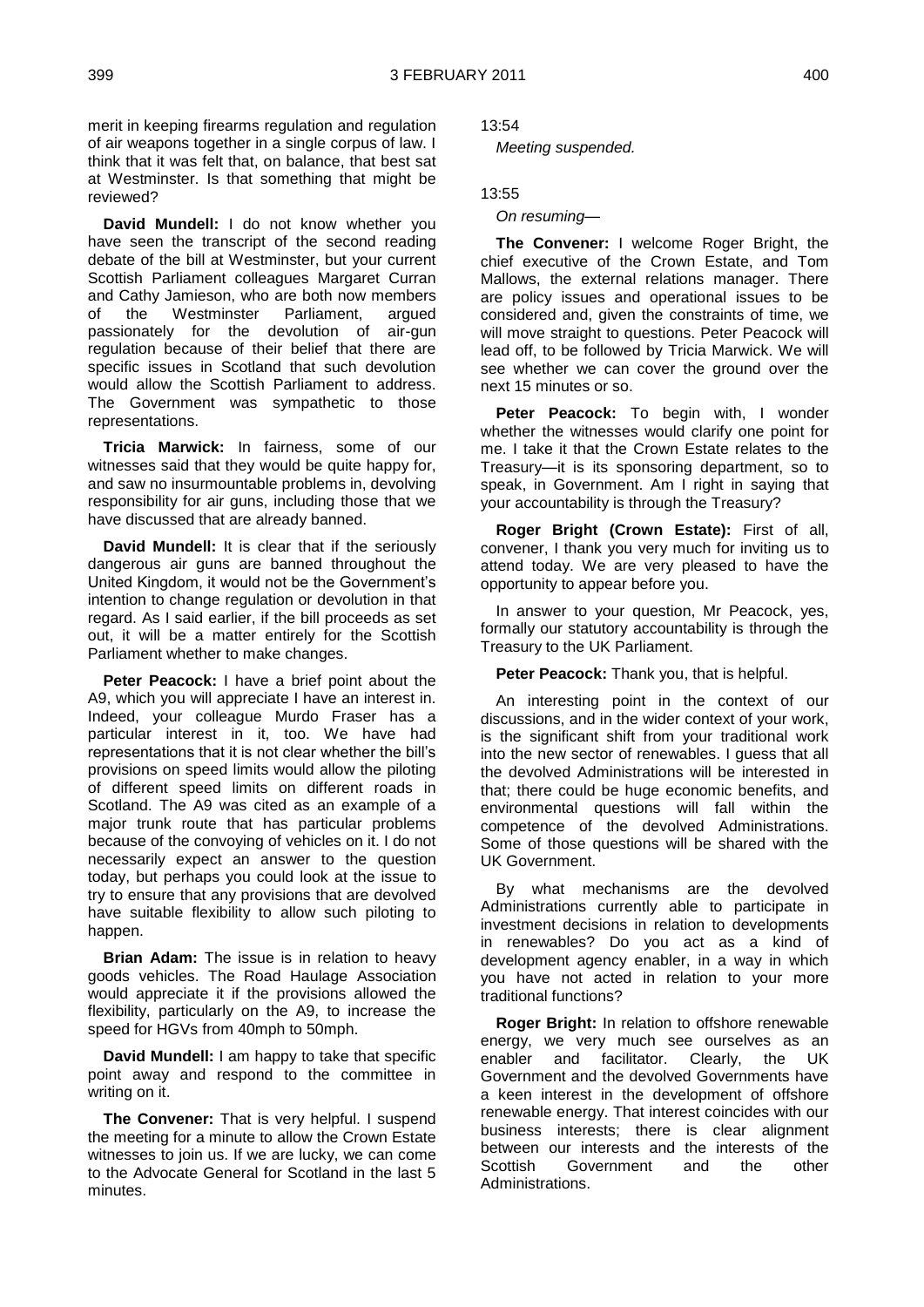As you quite rightly say, Mr Peacock, our accountability is formally to the UK Treasury. However, we have nevertheless developed informal accountability arrangements with the Scottish Government, the Welsh Assembly Government and, to some extent, the Northern Ireland Government as well. That involves close working at operational level between my staff based here in Edinburgh and in London—and Scottish Government officials and Marine Scotland officials. We are also developing contacts with the Welsh Assembly Government and its administrators. Furthermore, we also, of course, have a very good relationship with the Scotland Office.

**Peter Peacock:** You have indicated that there is a developing set of relationships. I know that you will not be able to comment on the formal accountabilities—you will work within whatever you are given, so to speak—but would it complicate your life unduly if we tried to create new, firmer, accountability arrangements that involved the devolved Administrations, albeit still through the Treasury? I am thinking in particular of the whole question of the strategies to do with investments in renewable energy.

**Roger Bright:** It would depend on how those arrangements might work in practice. At the moment, we have absolutely no difficulty in working with both the Scottish Parliament and the Scottish Government. That is not causing us the slightest problem; nor is working with the Welsh Assembly Government or the Government in Northern Ireland. In practical terms, there is no problem. However, it is difficult to hypothesise about what more formal arrangements you might have in mind.

#### 14:00

**Peter Peacock:** All right—I will now address the question to Michael Moore or any of his colleagues, because it raises political points and policy points.

In the Scottish context, it is clear that there is a desire for some shift or development in the relationship with the Crown Estate. Indeed, the noble lord sitting to your left—Lord Wallace—has expressed views on the subject in the past, although I will not seek to compromise him in any way. However, we have heard significant evidence that it is time for some kind of move.

The proposal in the bill on the appointment of a Scottish commissioner in consultation with the Scottish ministers is, in a sense, the most token change that is potentially available. Some argue for complete devolution of the Crown Estate to Scotland and therefore a separation, if you like, of both the income stream and the administration

and power. Another permutation is that the office of the Crown Estate commissioner for Scotland could be vested in the office of the First Minister to try to give it greater accountability.

Those suggestions have been put to us and we will take more evidence on the matter next week. However, is there not still scope to go much further than you have gone in the bill, although not necessarily as far as full devolution—if, as I suspect, you are opposed to that; I would be interested to get your view on it—and to look for a new form of accountability, which might involve the Scottish ministers and Treasury ministers in a formal joint arrangement between the devolved Administrations and the UK Government to develop the relationship without impacting on its fundamentals?

**Michael Moore:** You have elegantly and helpfully set out the whole range of options that lie before us. Therein lies one of the interesting aspects of the debate, as there are plenty of ideas but there is precious little in terms of detailed, worked-up proposals outlining what such arrangements might look like.

As you know, we founded the bill on what was in Calman. I will not speak for my good friend Jim Wallace; he will be able to speak for himself shortly and I am sure that he is itching to do so, having sat quietly for the past hour and a half. No detailed proposals were put to the Calman commission, per se. However, I do not want to appear to suggest that we are immune to the concerns that some people have about the issue and there is recognition, as Roger Bright has already established, that accountability needs to go beyond the formal mechanisms.

As the Secretary of State for Scotland, I have a power of direction, but it is something of a nuclear option and a very specific set of circumstances would be required for it to be used. However, I interpret having that power as placing a requirement on me to ensure that I am engaged with what the Crown Estate is doing. We have had three formal meetings since I was appointed, which I guess is quite a few more than some of my predecessors had in a similar period, and we will develop that approach. Next week I will meet Justine Greening, the Treasury minister responsible, to consider some of these issues.

We are open to the idea of more transparency and accountability and I am confident, not least because of what you said and what I hear elsewhere, that other ideas will come forward, but at this point in time the bill is clear about what we intend to do and that is what we will deliver.

Peter Peacock: I will press you a bit further. I hear what you have said and I accept it in the spirit in which you said it. However, can I be absolutely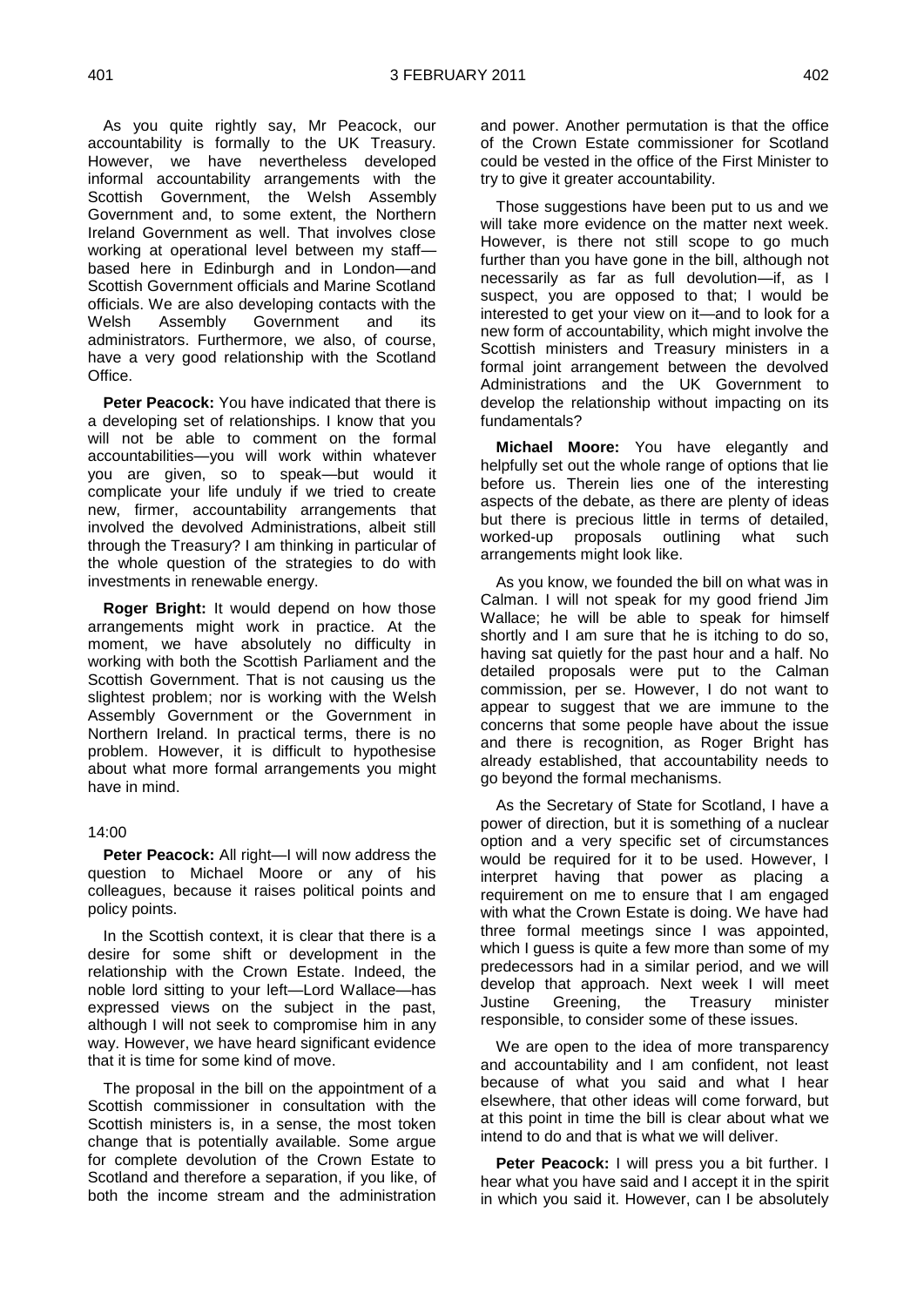clear that you are not ruling out considering other options before the bill completes its course, either potential changes to the bill—although perhaps you are ruling that out; you would no doubt want to see any proposals first—or policy changes that might mean that devolved Administrations can be much more firmly engaged in the accountability mechanisms for the Crown Estate?

**Michael Moore:** I will make two or three quick points. First, in the spirit of all the engagement that we have had with the Scotland Bill Committee and the Parliament more generally and that we will have when we go through the processes at Westminster, we will listen to all the points that are put to us and we will consider them when the committee reports.

I am not currently minded to change the provisions in the bill, but I am not for a minute trying to dissuade the committee from making however compelling a case it wishes to make on particular aspects of the bill. I wish to reassure you and, I hope, others who may not be here today that it is our intention, in the Scotland Office and in the Treasury, to develop our own engagement with the Crown Estate and certainly not to put any barriers in the way of the Crown Estate engaging properly with the Scottish Government.

**Roger Bright:** I add that we have formally offered to appear annually before committees of this Parliament and before ministers in the Scottish Government to explain and discuss our strategies and plans and to better understand the Scottish Government's objectives. We are already very engaged and we are happy to appear formally on a regular basis before either the Parliament, the Government or both. We have no difficulty with that.

**Tricia Marwick:** The written evidence that the committee has received is overwhelmingly in favour of devolving responsibility for the Crown Estate to Scotland. In making that demand, Lord Wallace is joined by the former UK energy minister, Brian Wilson.

Offshore wind installations will be a big thing in the future. Can you give us an estimate of what the revenue from them will be?

**Roger Bright:** That is quite a complicated picture, but I will do my best, with the help of my colleague Tom Mallows.

There are a number of different scenarios for the pace at which offshore renewable energy will develop. Currently, it is thought likely that the revenues will come on stream in a significant way in about 10 years from now, in 2020. Roughly speaking, there are three broad scenarios for the kind of revenues that will be generated for the UK by 2020, which range from about £80 million to about £200 million. Our current best estimate for

the Scottish component of that ranges from about £12 million to about £48 million. That is the current assessment, but there are a number of uncertainties and dependencies in that.

**Tom Mallows (Crown Estate):** I add that those figures cover the  $0$  to 12 nautical mile area and the 12 to 200 nautical mile area—in other words, the adjacent waters as well as Scottish territorial waters.

**Tricia Marwick:** I find it very interesting that the Crown Estate is talking about revenue for the UK of between £80 million and £200 million when I have been told that, in the shorter term, we are talking about income of £300 million a year for Scotland alone. Is that a figure that you recognise? Is it in the right ball park?

**Tom Mallows:** That is not a figure that we recognise. It is necessarily quite a broad range of estimates, because of the scenarios that we have used. The estimate at the lower end of that range is based on the Government's renewable energy strategy, which relates to the development in Scotland of around 3.1GW of offshore wind energy out of a UK total of 14GW. The upper scenario involves about 42GW of energy generation from offshore wind, 11GW of which relates to Scotland and the adjacent waters. That is where we get the figures from. The figures for Scotland represent assumptions by the Crown Estate about how the apportionment of UK energy generation is likely to develop in that range of scenarios.

**The Convener:** We need to move on so, in conclusion, it is fair to say that the committee has anxieties about the fact that the way in which Calman sought to address the governance issues surrounding the Crown Estate was by the creation of a Scottish commissioner. Because the Crown Estate is an organisation that has at least three distinct missions—the first of which relates to the mature market of its urban estate, the second to its rural estate and the third to its marine estate, which is subject to rapid change—all the evidence that we have seen means that we are not convinced that governance arrangements that might be appropriate for the urban and rural estates are necessarily appropriate for the marine estate, in which there is a significant Scottish interest. That issue goes beyond the Scotland Bill, but it is highly pertinent when we are talking about an organisation with assets that are worth £6 billion. Even though less than £200 million of that relates to Scotland and the organisation spends less than £3 million a year here, it will have a significant developmental role to play.

We would welcome some acknowledgement that that wider range of issues needs to be addressed because the governance solution that is proposed in the bill does not seem to us to be the right one, given the diverse challenges that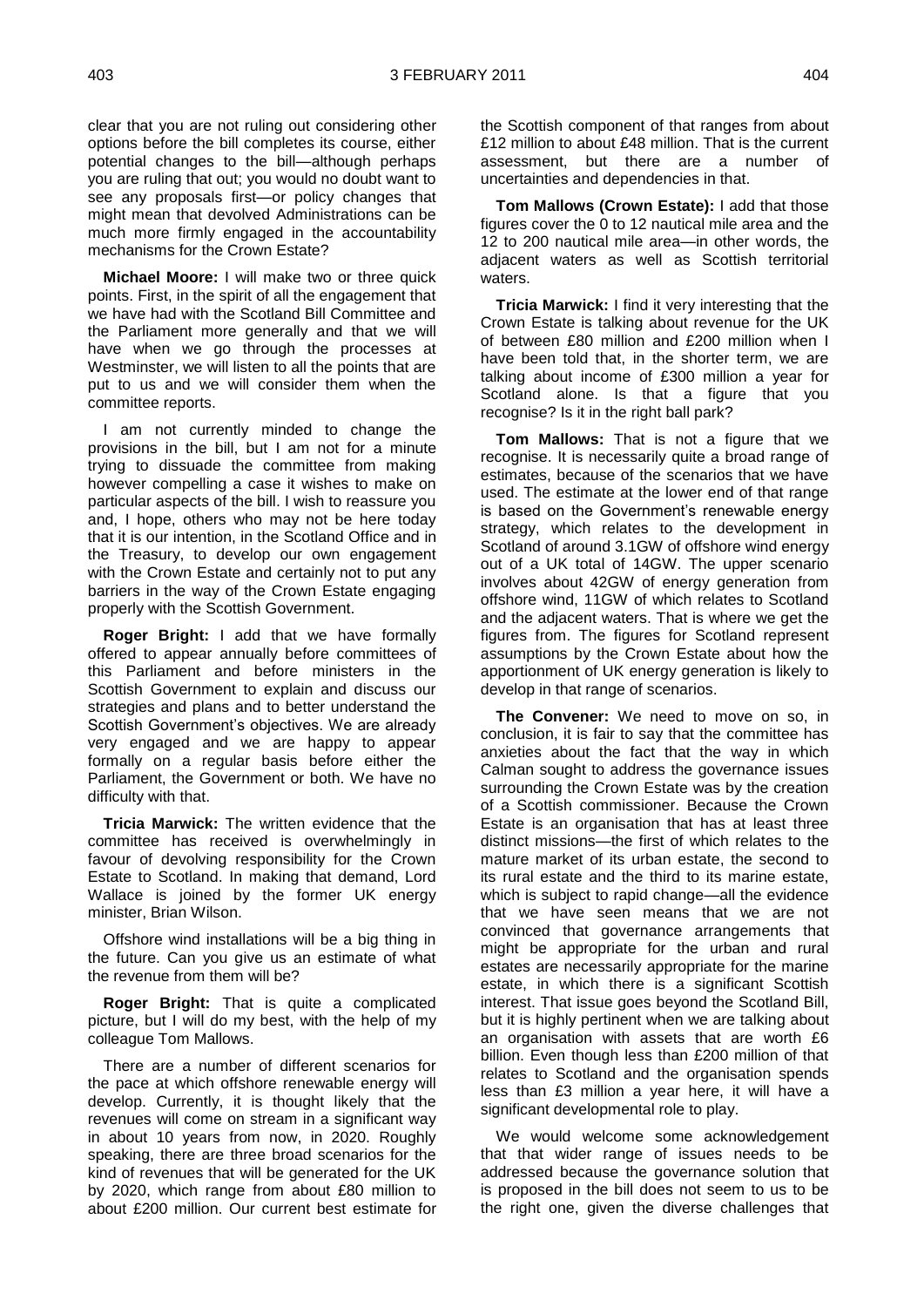different parts of the organisation face. I say no more than that at this stage, although the secretary of state can comment if he wishes.

**Michael Moore:** I repeat what I said earlier: we will look very carefully at all the recommendations that the committee makes once it has considered all the evidence.

**Roger Bright:** I would like to add a final point. Perhaps it is worth bearing in mind that there is a clear distinction between ownership of the sea bed and the regulation of it, which clearly lies with the Scottish Government and Marine Scotland. We do not have a regulatory role; we are just the landowner. In that capacity, we seek to work closely with the Scottish Government so that we can understand its policy objectives and try to work out how we can best work with them.

**The Convener:** Suffice it to say that we might struggle to find a Scottish commissioner who is equally adept in the areas of your urban, rural and marine estates. Perhaps that exemplifies the problem.

We are very grateful for your evidence. We move to questions to the Advocate General for Scotland.

**David McLetchie:** I have a couple of questions for Lord Wallace, who has been patient. I want to put to him the Scottish Government's proposition on the change in the bill relating to section 57(2) of the Scotland Act 1998. In effect, that proposition is that the Supreme Court should have no role to play in the criminal law of Scotland, which was historically, until the advent of the Scotland Act 1998, a matter for the High Court in Scotland, and that if there is any perceived transgression of the European convention on human rights, the matter should be arbitrated and determined in the High Court rather than in the Supreme Court both under the current system and in the form of appeal that you propose. Will you comment on that, please?

**Lord Wallace of Tankerness (Advocate General for Scotland):** Yes. Members have the report from the expert group chaired by Sir David Edward. I think that they also have access to the evidence and submissions that were given to the expert group. There was a clear strain of argument that people have already been given rights, and it is difficult to take them away. More than that, it was argued that, in issues relating to human rights and our obligations under the European convention on human rights, it is important that, to achieve consistency throughout the United Kingdom, citizens in all parts of the United Kingdom should have access to the Supreme Court to have those rights determined or vindicated. The Law Society of Scotland's evidence to the expert group in particular crystallised matters. It said:

"the key to understanding devolution issues raised in prosecutions, is not that these relate to criminal law, but rather that they relate to alleged contraventions of either Convention rights or Community Law which arise in the context of a criminal prosecution.

That informed the expert group. I set up that group with no predetermined idea of what it would come out with or what I wished to see. Having received its report, I thought that a compelling case was made for having access to the Supreme Court in determining our citizens' human rights.

**David McLetchie:** If the Supreme Court determines whether a human right has been breached, should it not limit itself to that, and should any determination of the criminal culpability of an accused person in effect be referred back to the criminal court rather than allowing the Supreme Court ultimately to overrule a conviction?

**Lord Wallace:** A test was set out in the expert group's report and the draft clause has not yet been finalised. However, we took the view that the Supreme Court should have the power to make any order that it would be competent for the High Court to make, but if there had been an incompatibility with convention rights or European Union law and that had led to a miscarriage of justice, that would be the criterion on which the Supreme Court would act. Therefore, there is a direct link to either a breach of the convention or a breach of European Union law.

**The Convener:** I am minded to close the meeting because of the time. I give many thanks to the Advocate General. He will know that the Lord Advocate will give us evidence next Tuesday, and it is likely that we will write to him following that evidence session and about two or three small points that the Law Society has raised.

**Lord Wallace:** I was going to say precisely that. I appreciate that time is short, but if there are issues relating to that matter or any other legal matters—

**The Convener:** There are three minor matters that the Law Society raised that we will be happy to write to you about.

**Lord Wallace:** I would be more than happy to respond.

**The Convener:** Many thanks. I thank all the witnesses for their evidence.

*Meeting closed at 14:14.*